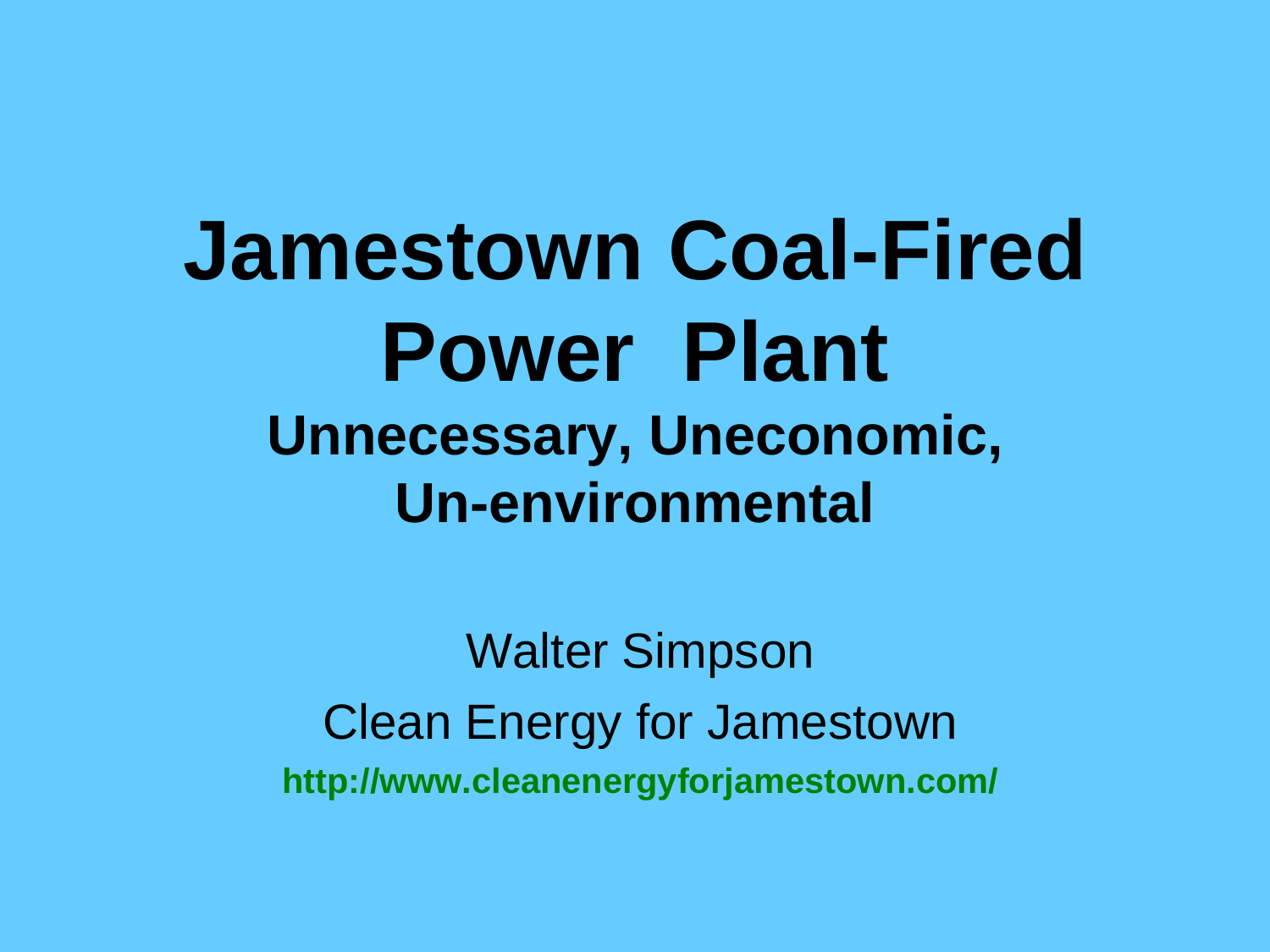## **Climate Change Basics**

- Global warming is real and its happening
- It's caused by human activity
- The consequences are serious
- It is not too late to do something about it...

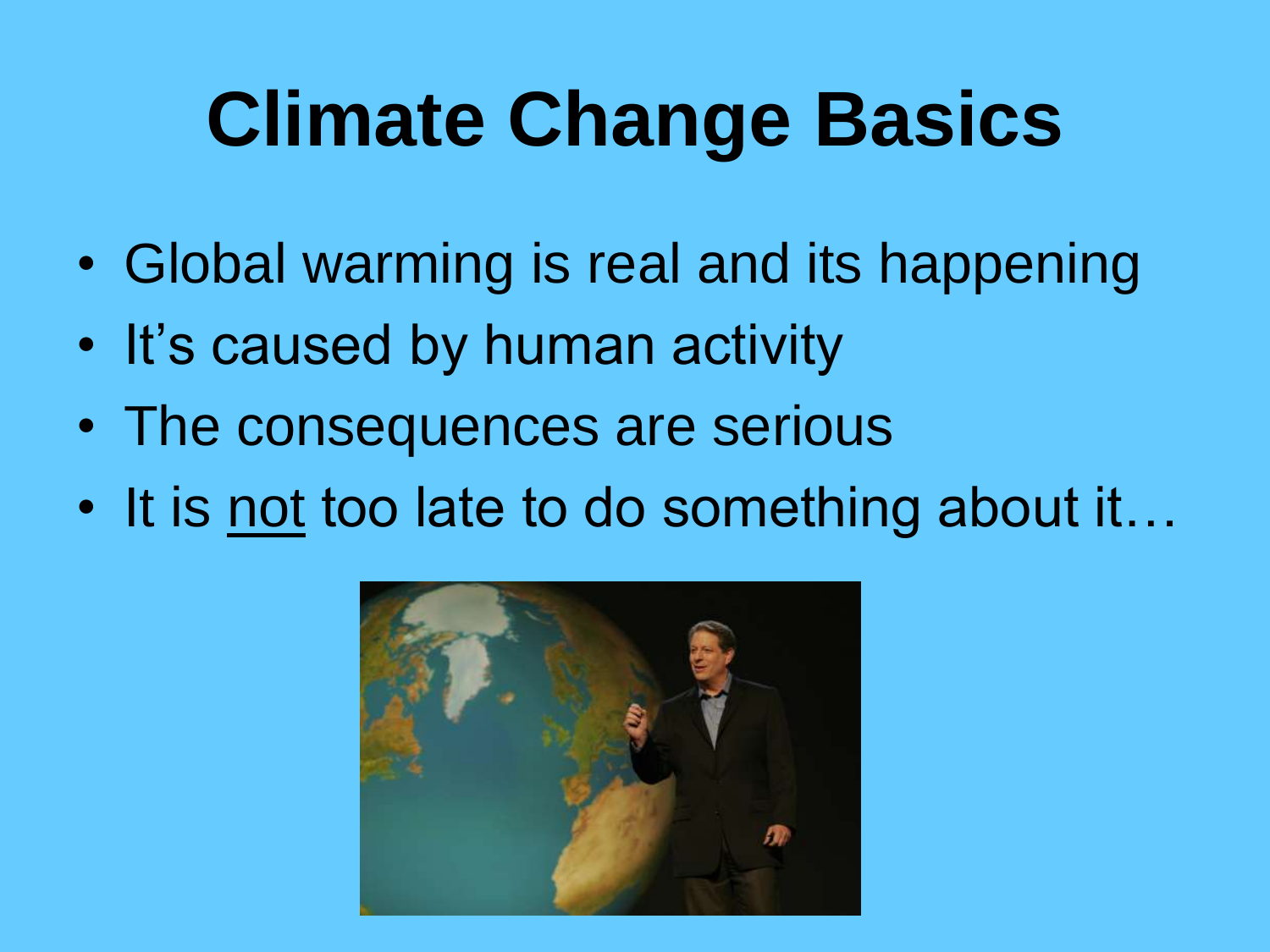## **Global Warming/Climate Change**

• Caused by greenhouse gases trapping heat



Just like glass traps heat in a real greenhouse

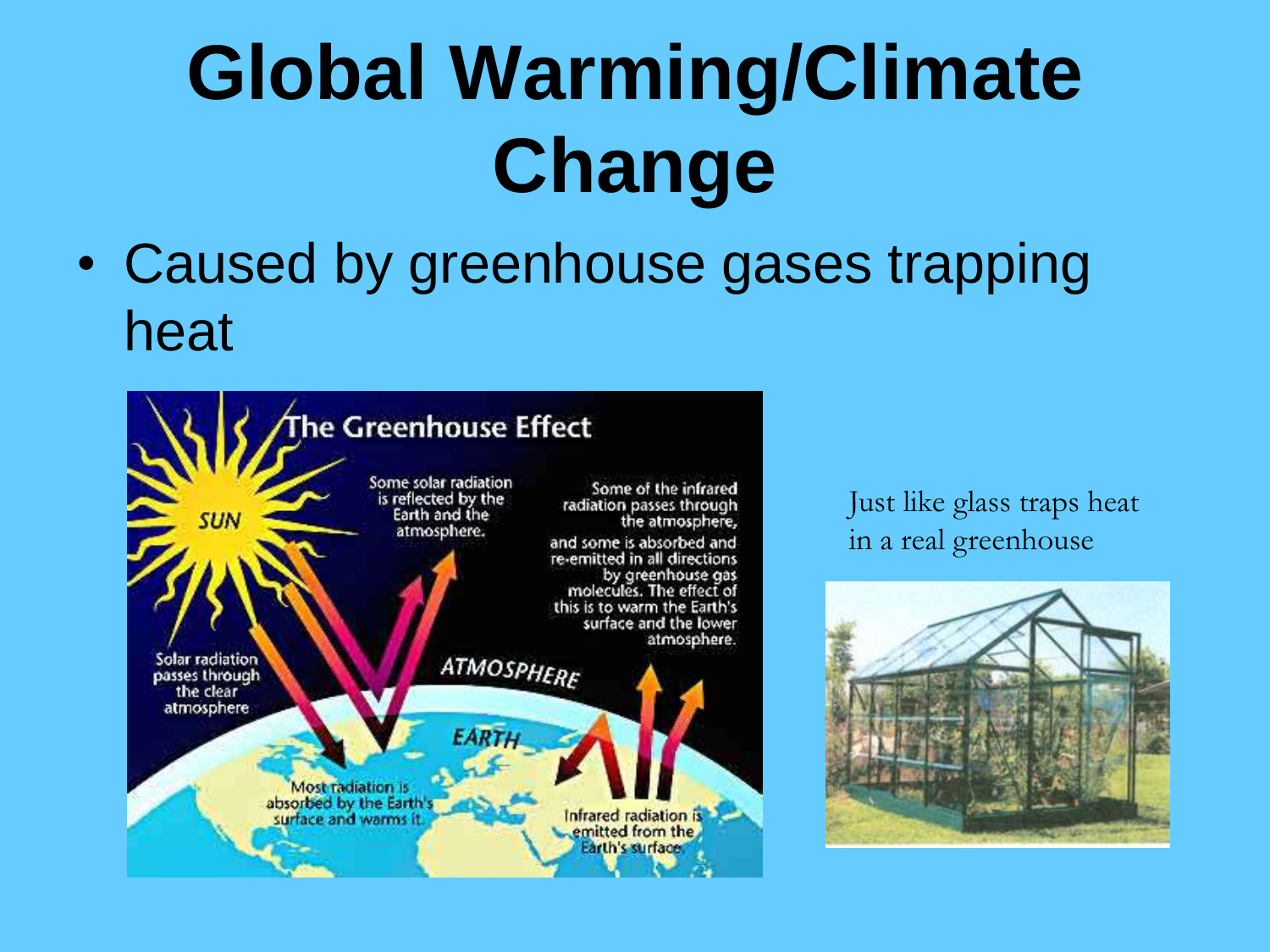## **Greenhouse Gases**

- Carbon dioxide
- Methane
- Nitrous oxide
- Chlorofluorocarbons



#### It's primarily an energy problem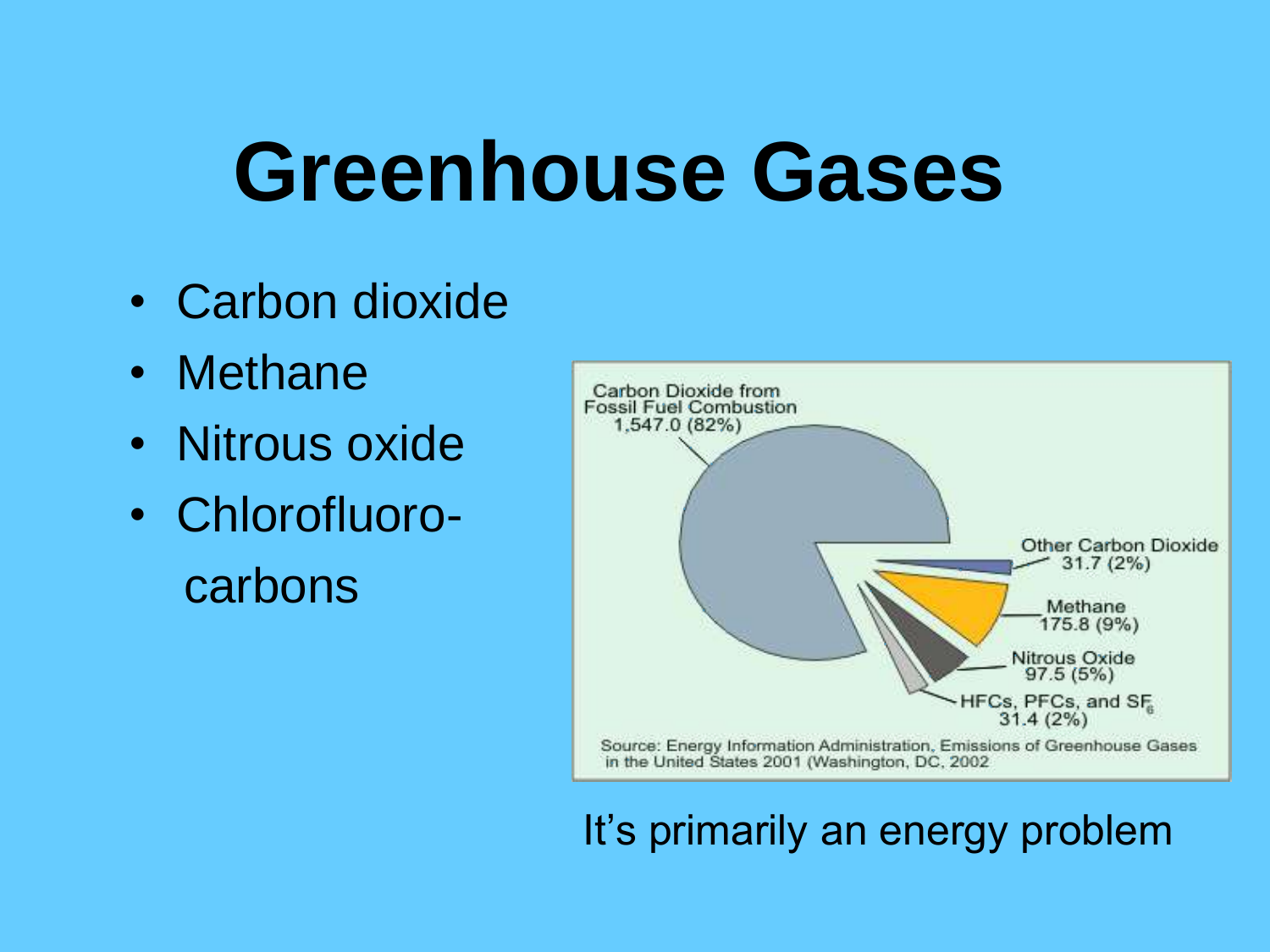## **Consequences of Climate Change**





Moments of fury seemed to last a year.



# **TORRIED.**

**SPECIAL REPORT GLOBAL WARMING** 

Climate change isn't some vague Unimate United The State of the American<br>damaging the planet at an alarming<br>pace. Here's how it affects you, your<br>kids and their kids as well

**EARTH AT THE TIPPING POINT HOW IT THREATENS YOUR HEALTH** HOW CHINA & INDIA CAN HELP<br>Save the World—or Destroy It THE CLIMATE CRUSADERS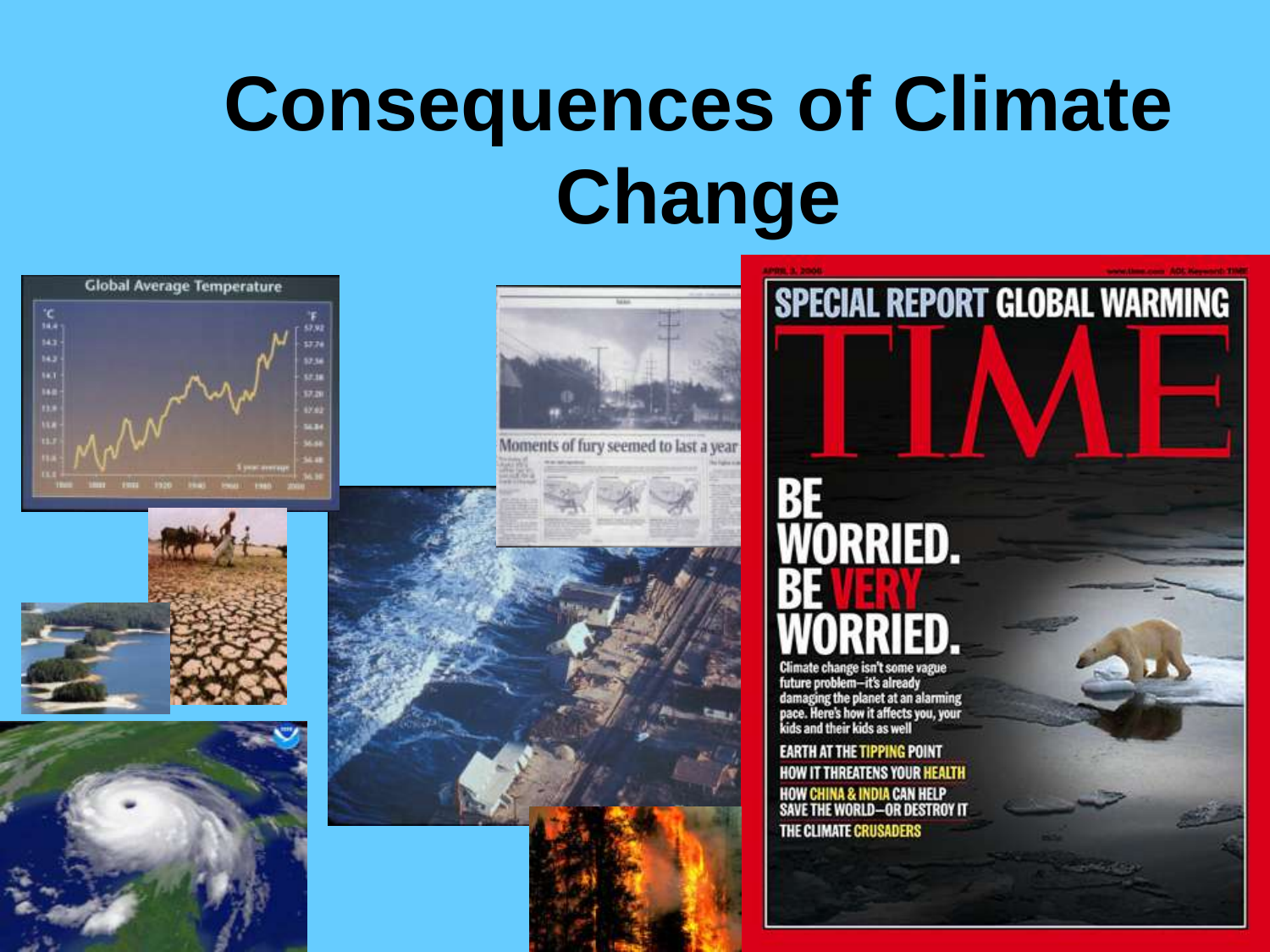## **Urgency and Seriousness**

- "I think we have a very brief window of opportunity to deal with climate change ... no longer than a decade, at the most." (Jim Hansen, September, 2006)
	-
- We are on the brink of tipping points.
- The safe level of CO2 is 350 ppm.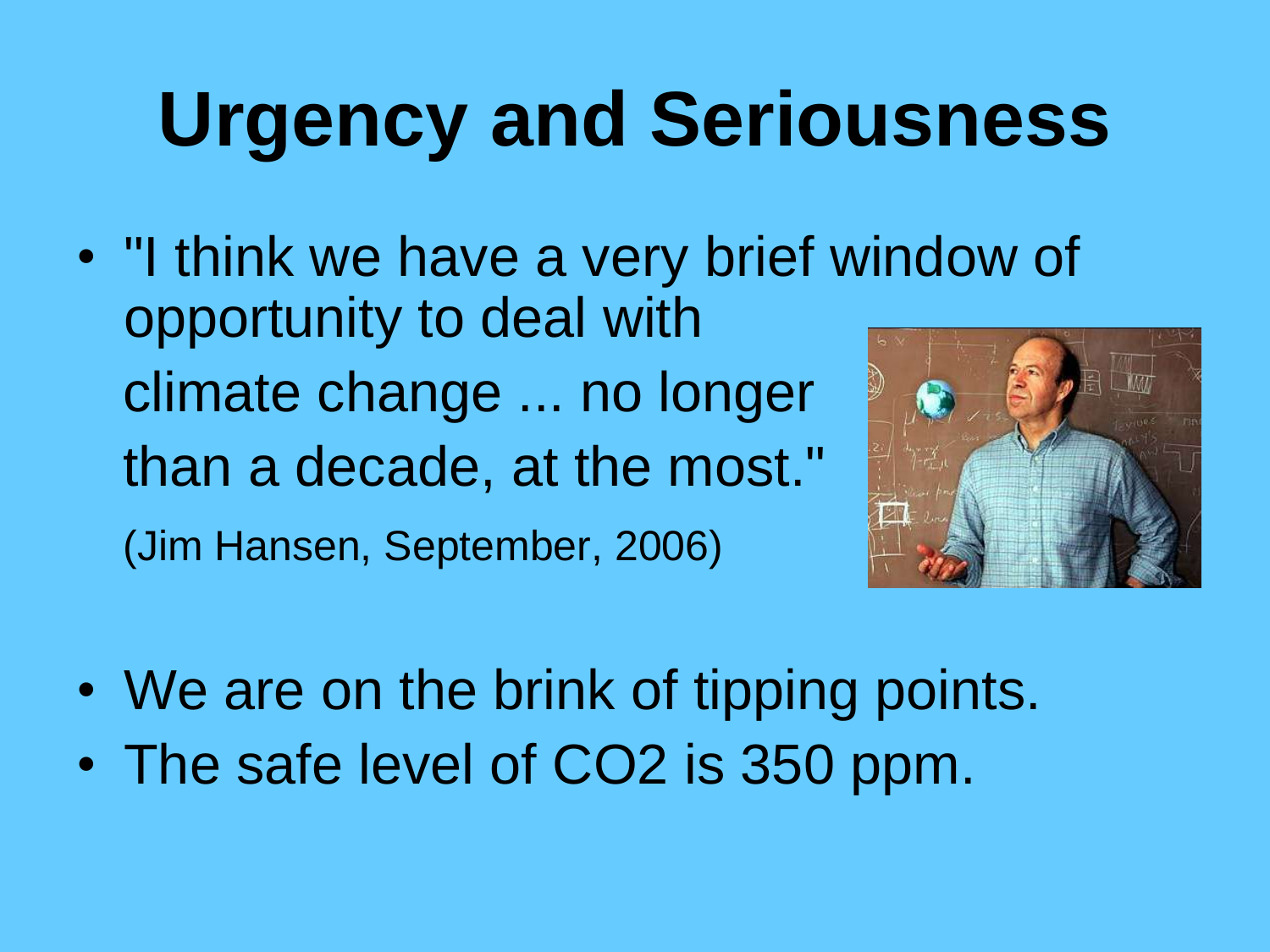## **Climate Solutions**

- Hansen's Big Three
	- Stop burning coal
	- Put a price on carbon
	- Get serious about efficiency and renewables
- What about nuclear?
- What about "clean coal"??

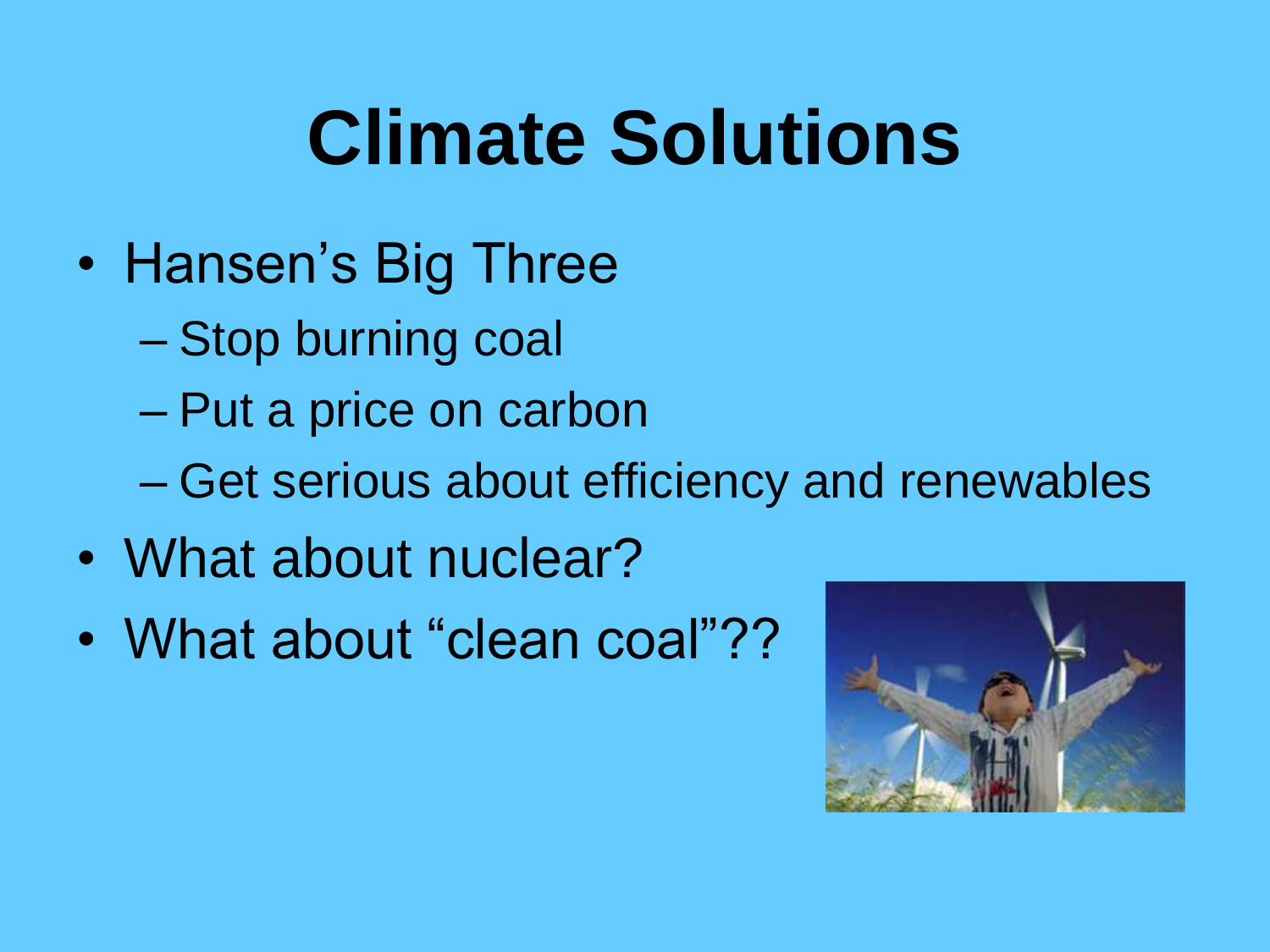#### **Not All Fossil Fuels Are Equal**

- From best to worst
	- Natural gas
	- Oil
	- Coal (most carbon/BTU)



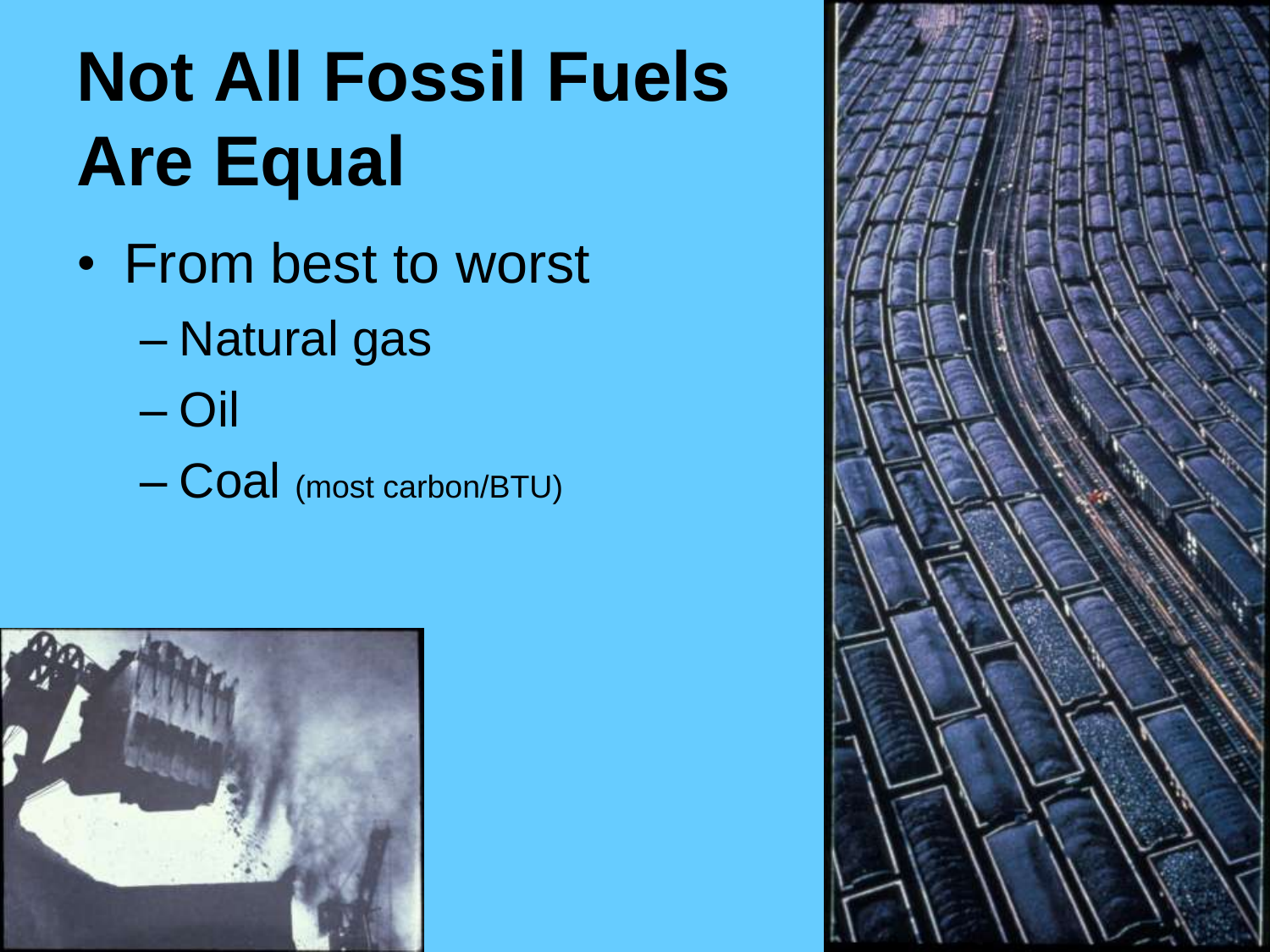#### **Reliance on Coal**





**Coal provides just 10% of Jamestown ratepayer electric needs!**

**Coal power plants account for ~55% of generation in the U.S. and produce ~90% of CO2 emissions from electric utilities.**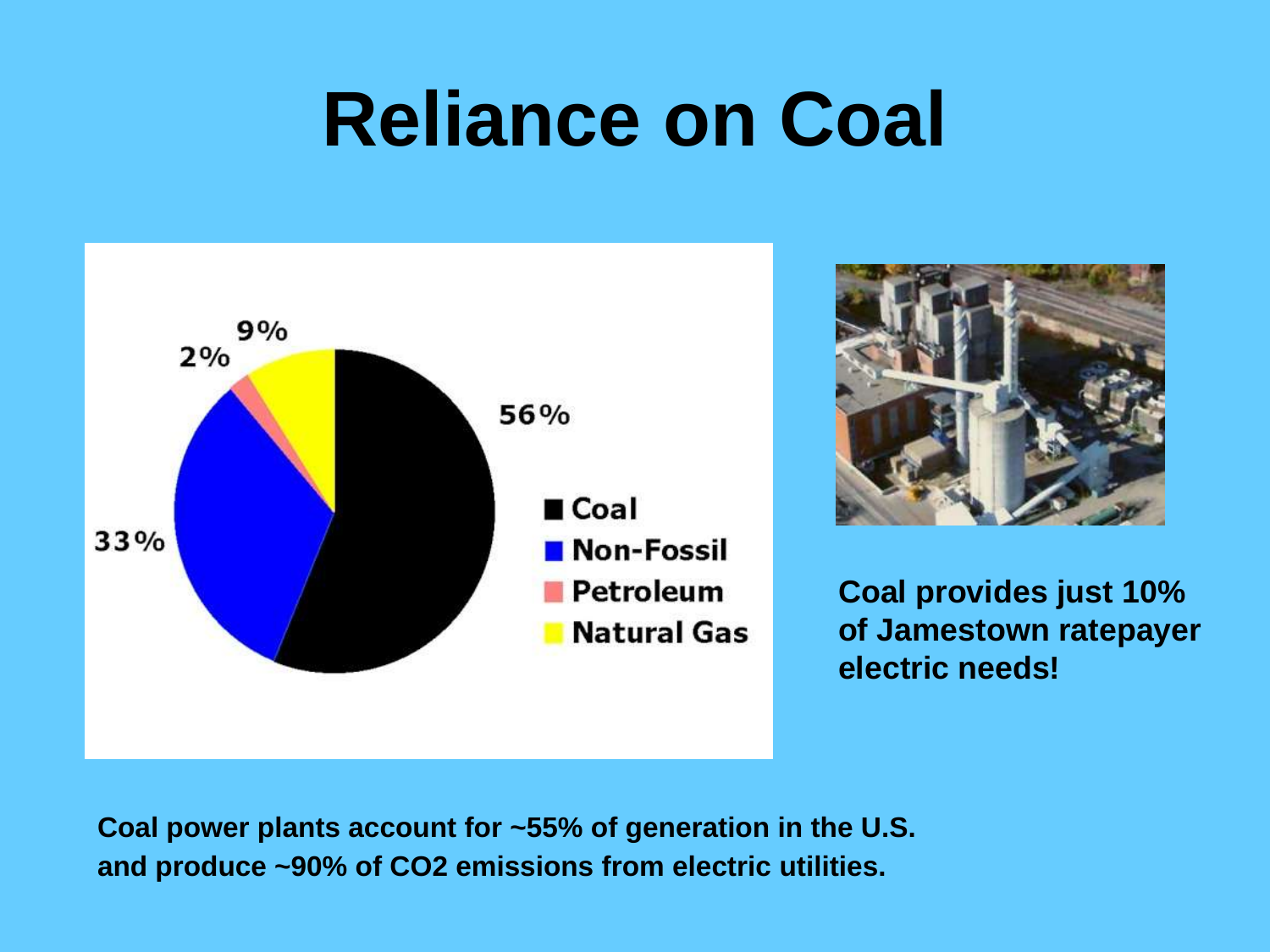## **"Clean Coal"?**

- Environmentalists are skeptical
- Must address
	- Greenhouse gas emissions from burning coal
	- Damage done by coal mining

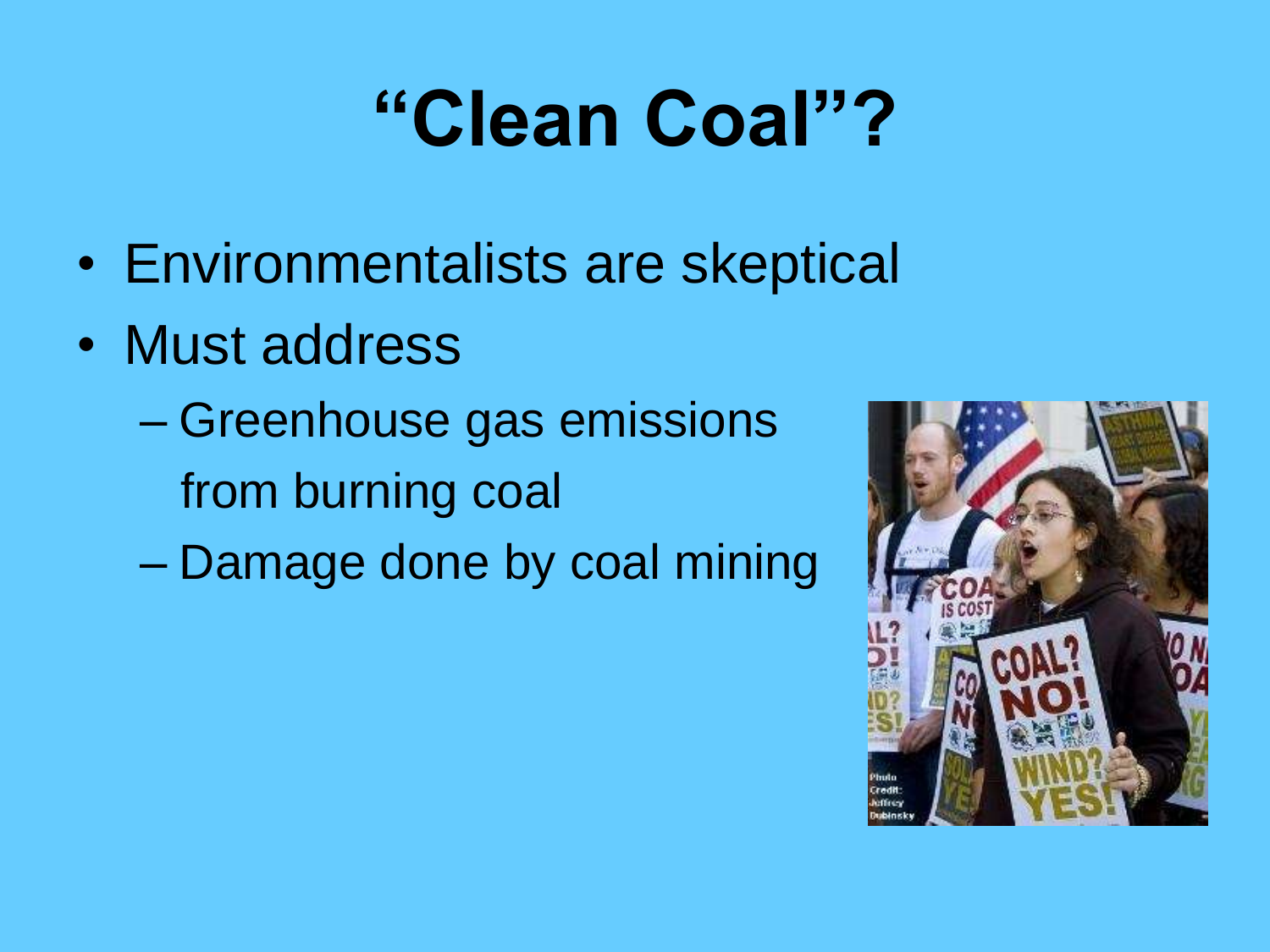#### **Mountain Top Removal Coal Mining**







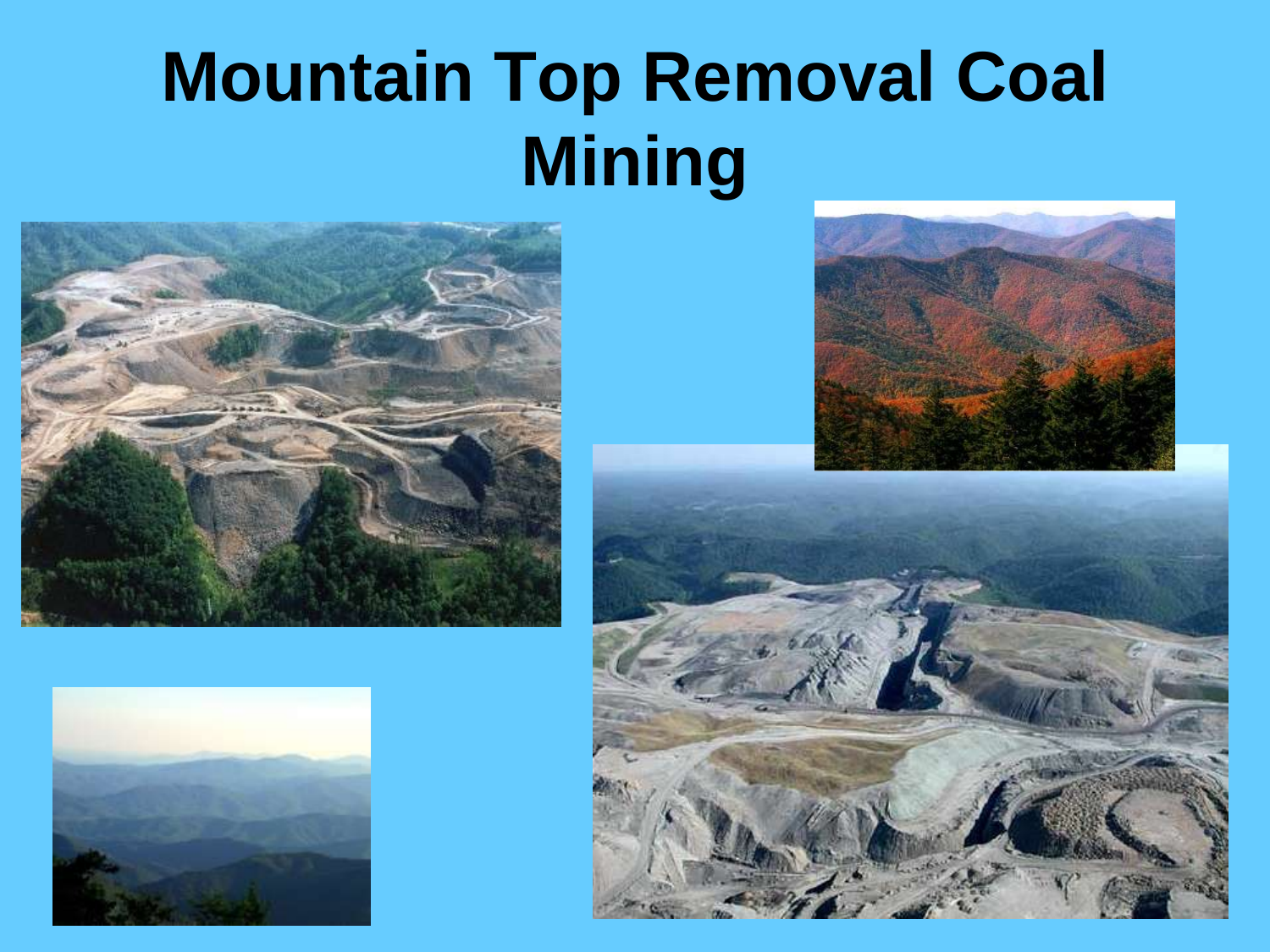

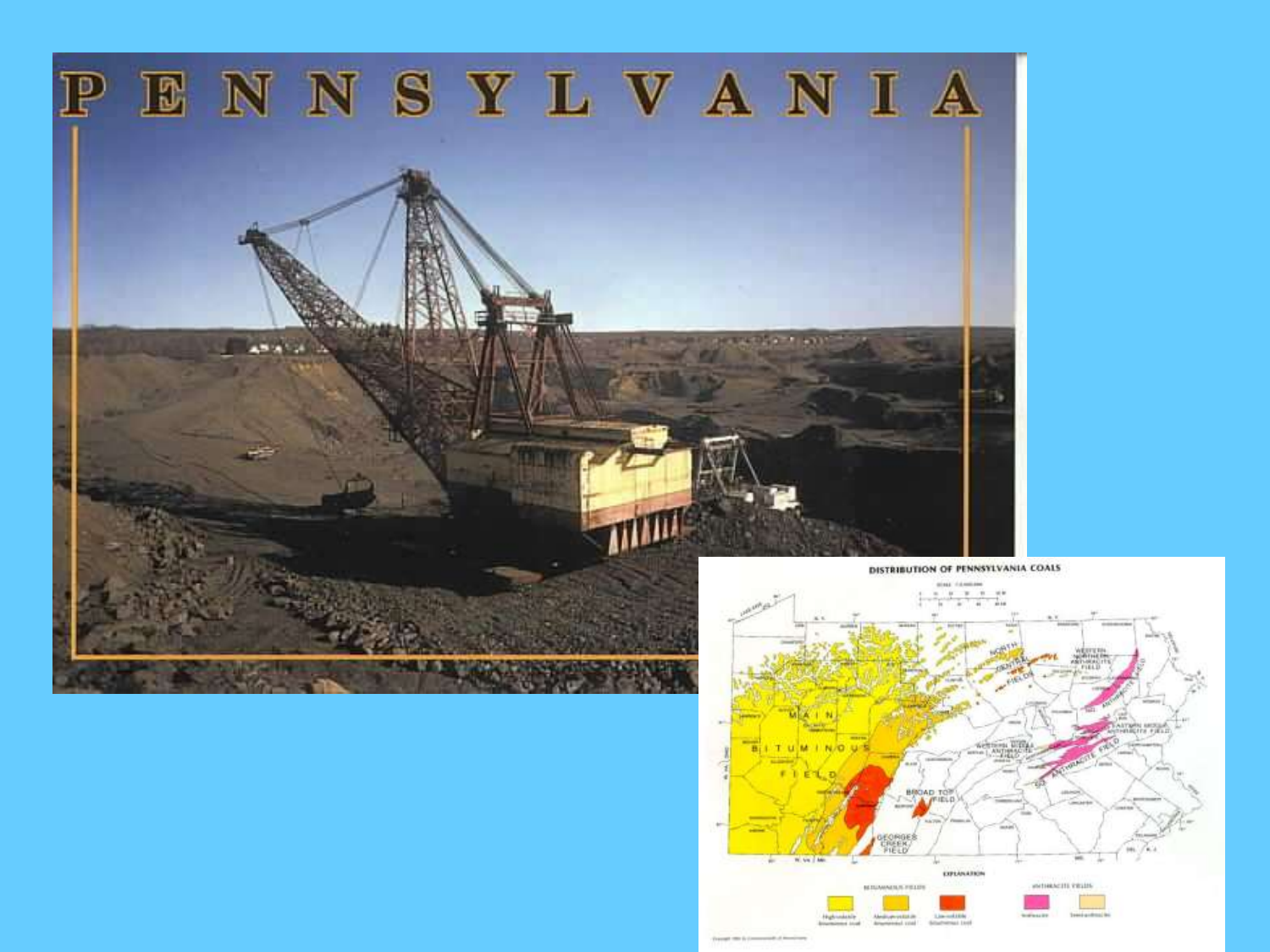#### **Capturing and Storing Carbon Dioxide?**

- Untested
- How well will it work?
- Risky?
- How much will it cost?

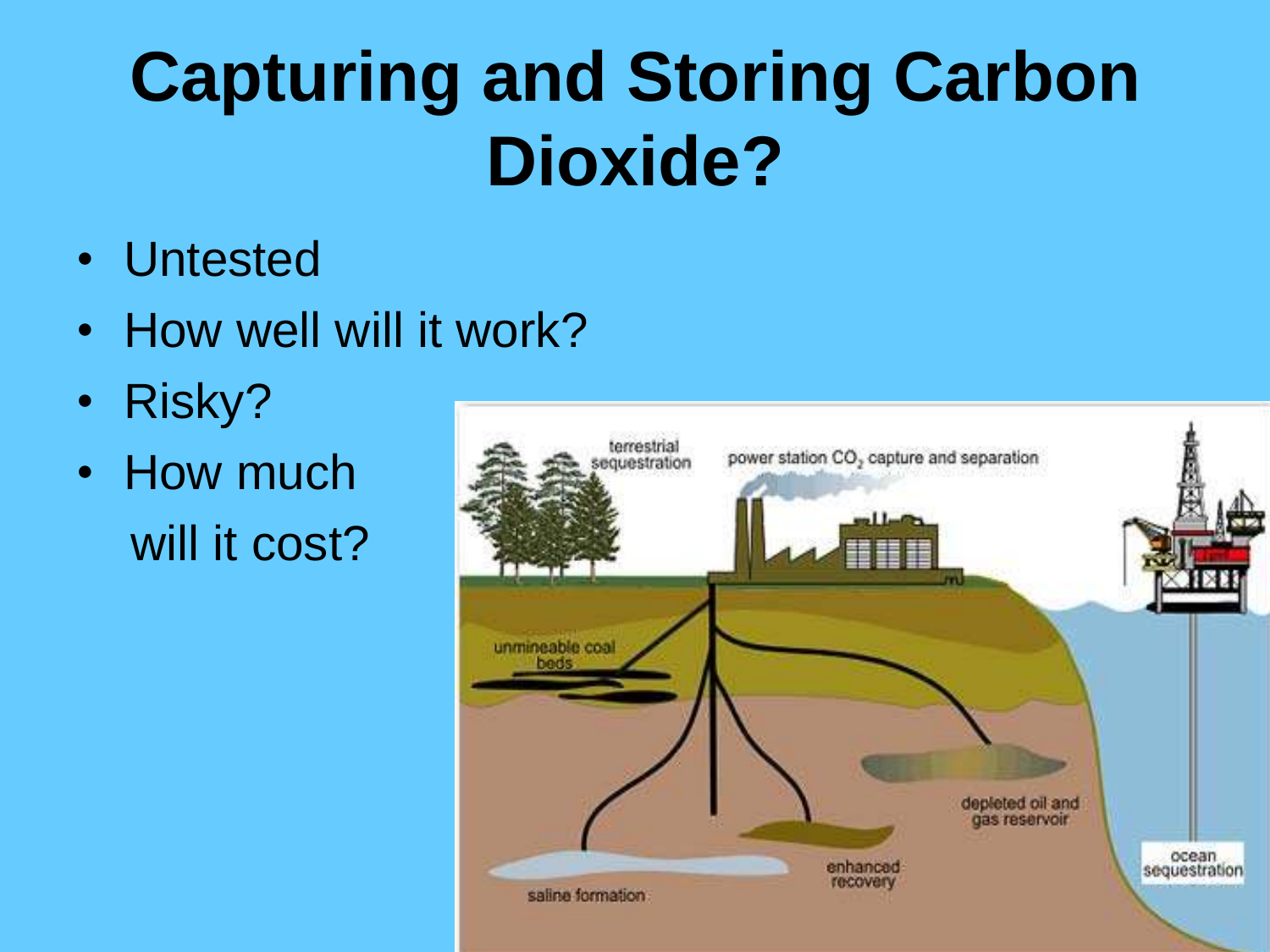#### **Best CCS Method?**

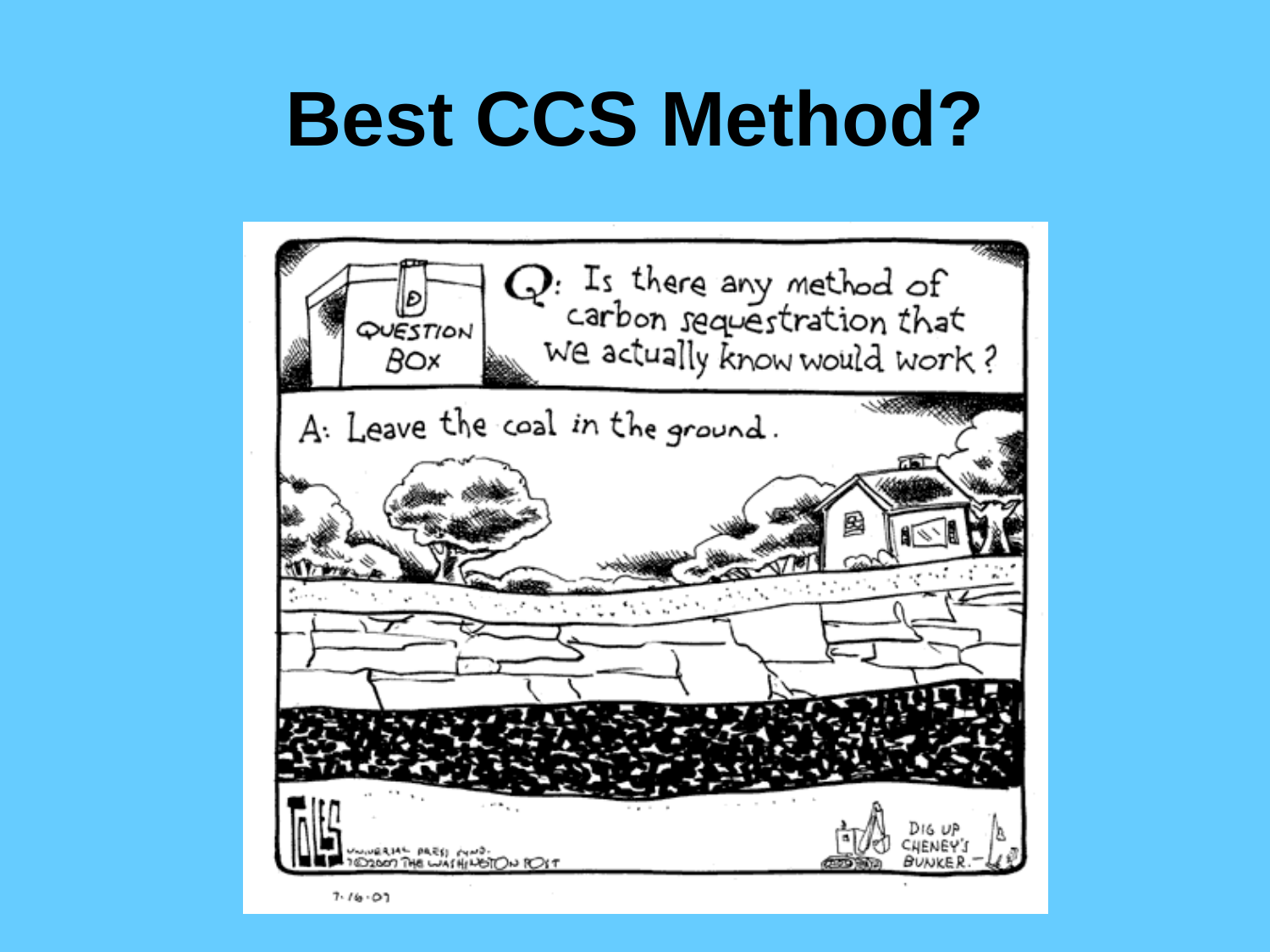#### **Jamestown BPU Proposal**

#### **The Positive**

- Project has evolved
	- No check on CO2 emissions  $\rightarrow$  temporary  $CCS$  demonstration  $\rightarrow$  permanent CCS?
- Governor David Paterson wants:
	- CCS to be permanent
	- Plan to hold ratepayer harmless
		- of costs of CCS
	- Effective energy efficiency program

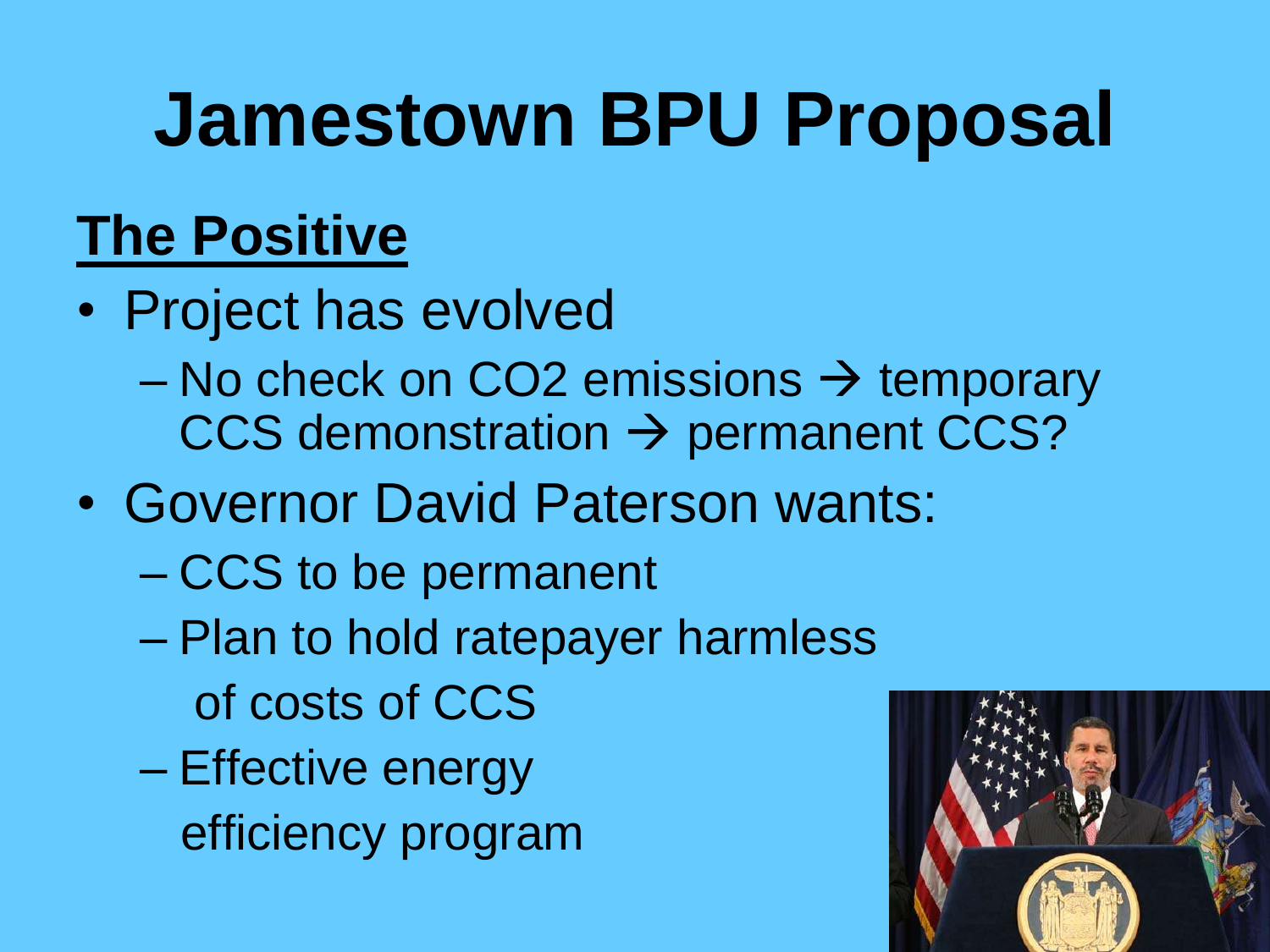#### **Jamestown BPU Proposal**

#### **The Negative**

- The plant is not needed
- CCS performance standard is inadequate
- No practical way to hold ratepayers harmless
- Staggering cost as high as \$500 million
- Costly power will substantially and needlessly raise electric rates
- Costly power will be too expensive to sell to nonratepayers without incurring huge losses
- Annual state subsidy would be required or Jamestown could go bankrupt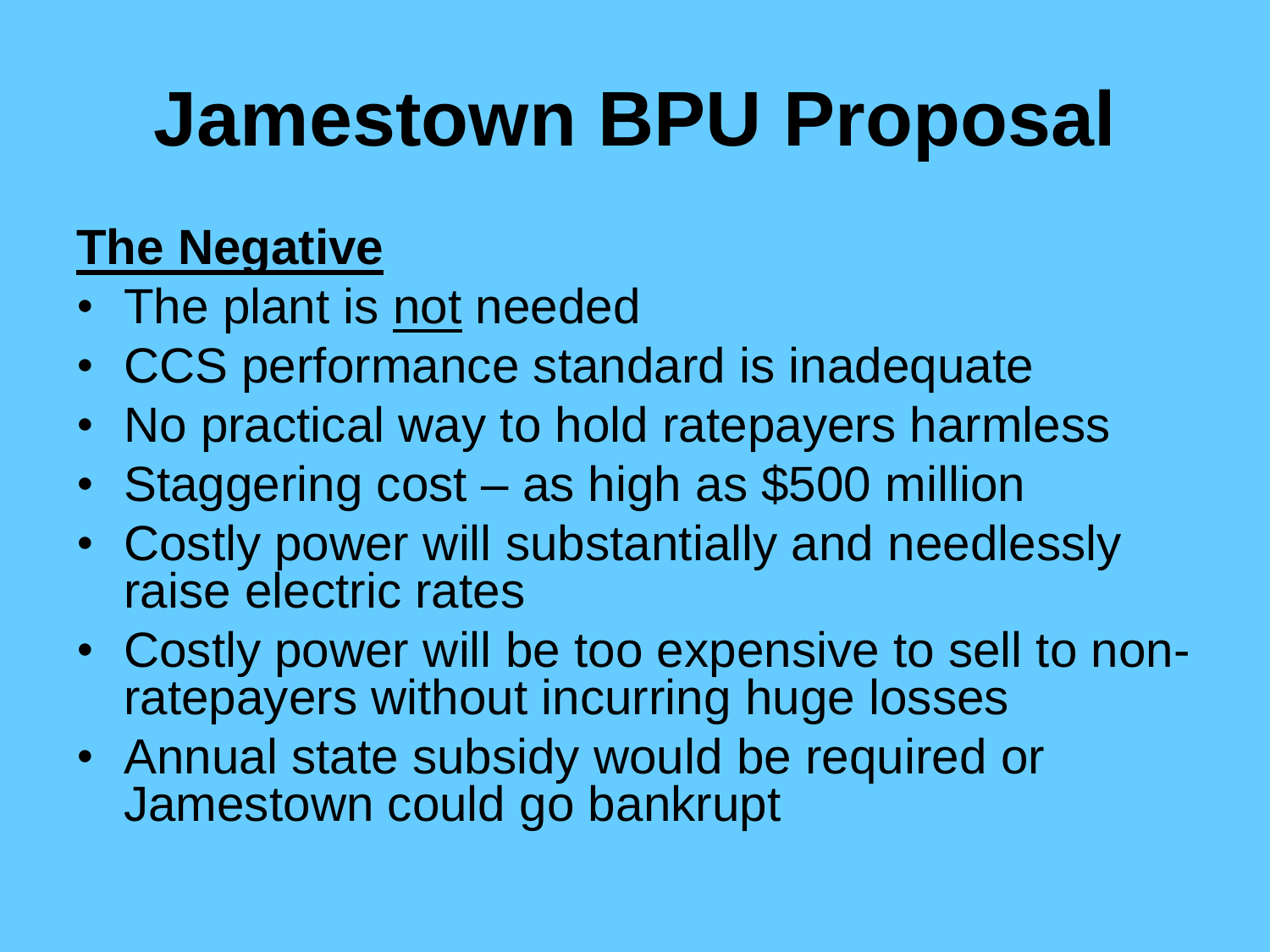#### **Recent Setbacks**

- Governor's Jamestown CCS bill blocked in State Assembly; no action in the Senate
- Test drilling found natural gas
- DOE decision not to fund Praxairsponsored Oxy-Coal Alliance
- Praxair and UB pull-out



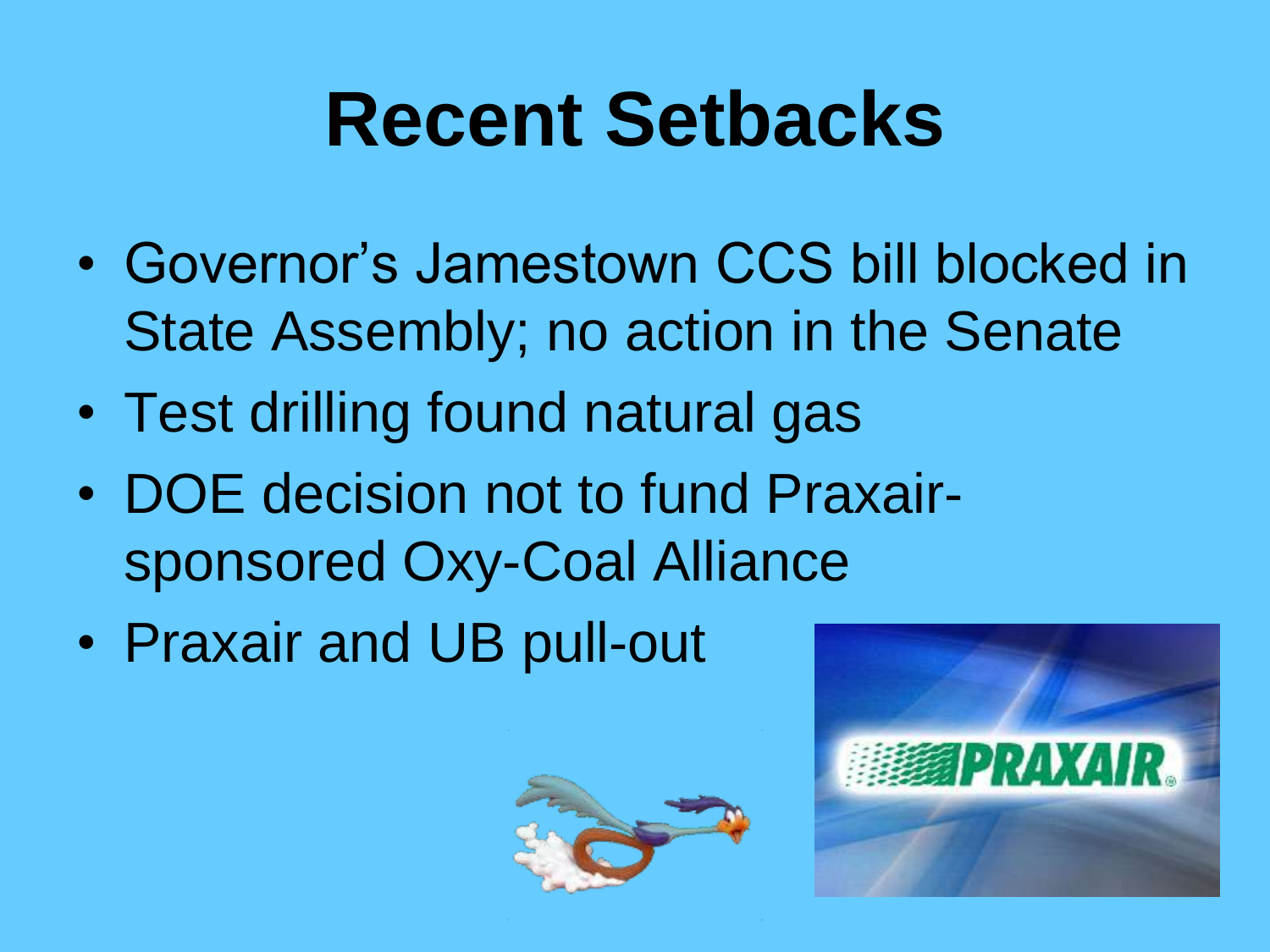#### **Clean Energy for Jamestown**

#### Groups Opposing New Jamestown Coal Plant

- Alliance for Clean Energy NY
- American Lung Association in NY
- Campus Climate Challenge, SUNY Fredonia
- Catholic Care for Creation Committee of Buffalo
- Citizens Campaign for the **Environment**
- Clean Air Coalition of WNY
- **Earthjustice**
- Environmental Advocates of NY
- Global Warming Action Network, Syracuse
- Great Lakes United
- Jamestown Area Concerned **Citizens**
- **Natural Resources Defense Council**
- New York Interfaith Power & Light
- New York Public Interest Research Group
- Northeast Sustainable Energy Association
- Physicians for Social Responsibility, Washington, D.C.
- **Sierra Club, National Beyond Coal Campaign**
- Sierra Club Atlantic Chapter
- Sierra Club Niagara Group
- UB Environmental Network
- WNY Climate Action Coalition
- WNY Sustainable Energy Association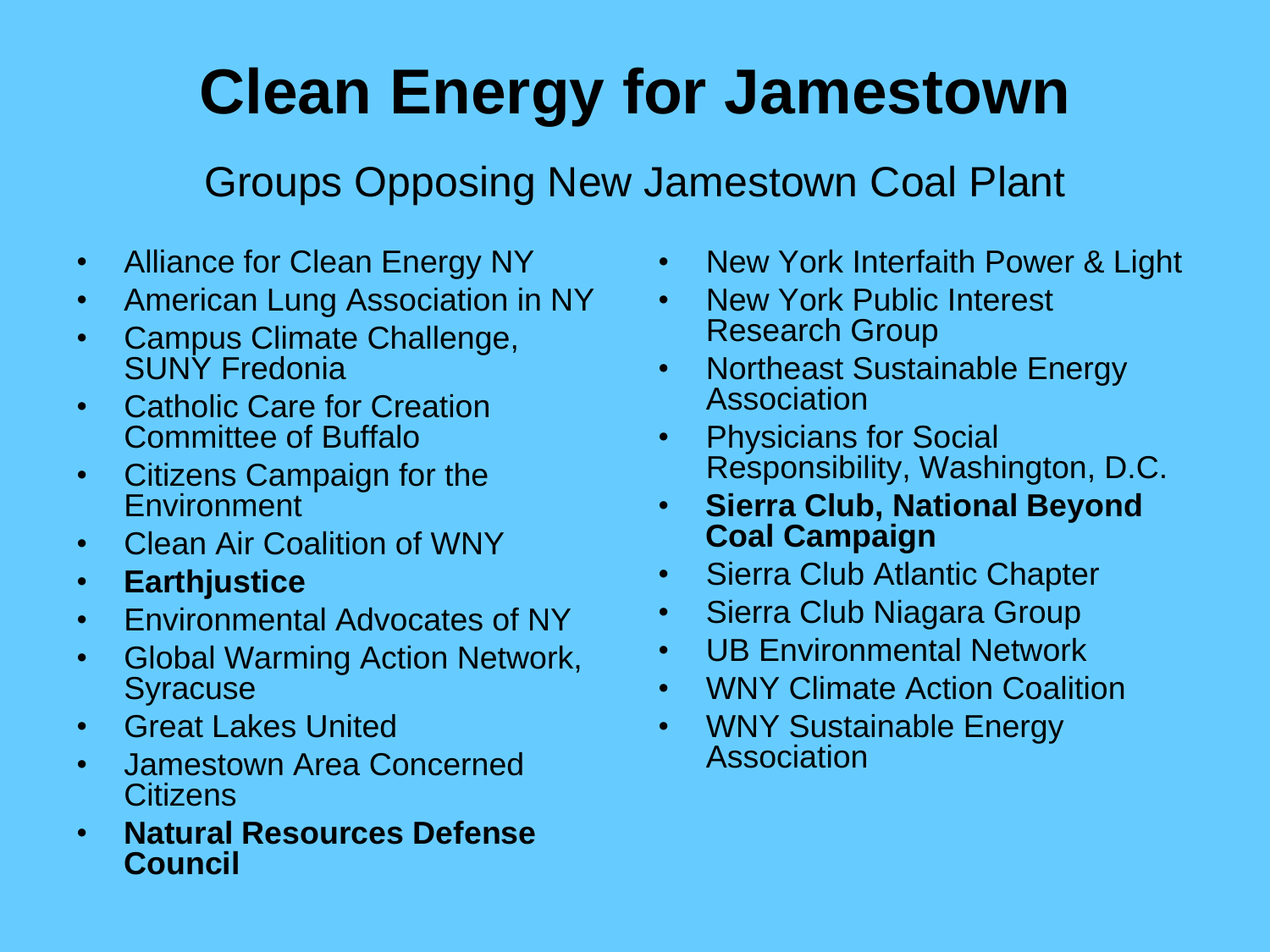#### **CO\$T OF POWER for Jamestown Board of Public Utilities Electricity Supply Options**

**Proposed Coal-Fired Power Plant Is Most Expensive Option Even with Federal Subsidies**

**September 17, 2009**

**Prepared for Clean Energy for Jamestown under a grant from the Sierra Club Beyond Coal Campaign with Research by Lake Effect Energy**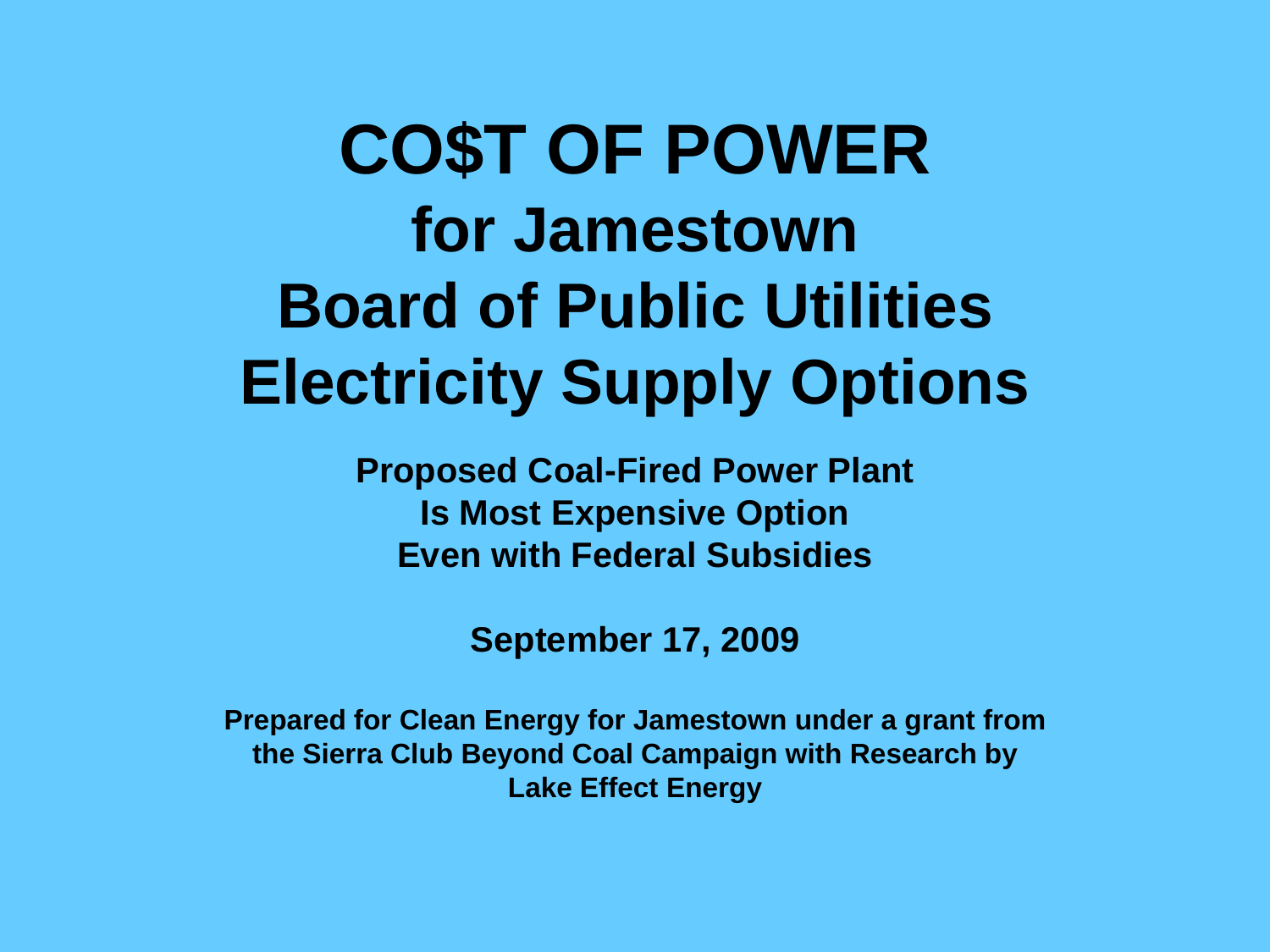#### **Cost of Power**

#### **Electrical Production Cost Comparison for JBPU Supply Options**

Electricity Source Cost (\$/kWh

- Low Cost NYPA **\$0.022** (delivered)
- **Energy Efficiency \$0.030**
- **NYISO Grid 50.06**
- 
- 
- 
- **Coal (Base Plant)** \$0.140 to \$0.190
- **Coal with CCS** \$0.220 to \$0.270

• **Biomass \$0.070 to \$0.090** • **Wind Energy 60.080 to \$0.093** • **Natural Gas** \$0.110 to \$0.160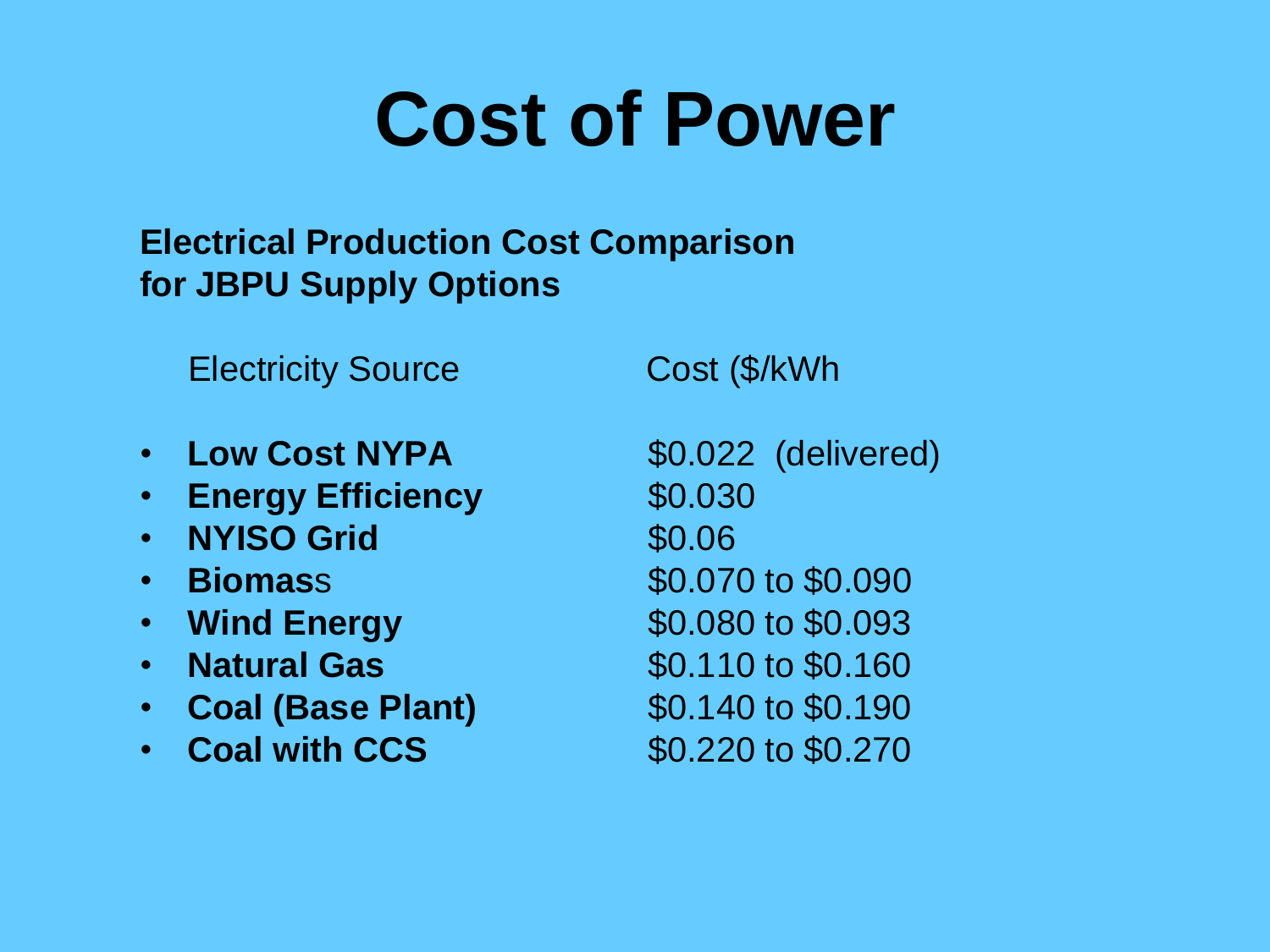#### **Low Cost NYPA Hydro Power**

- 2008, average of 55.8 MW
- Represents 90% of the electricity consumed by JBPU ratepayers
- 72.28 MW X Load factor = kWh received – Load factor is **"average MW" / "peak MW"**
- Improve load factor  $\rightarrow$  More NYPA power
- Address electric space heating and implement energy efficiency during peak consumption periods

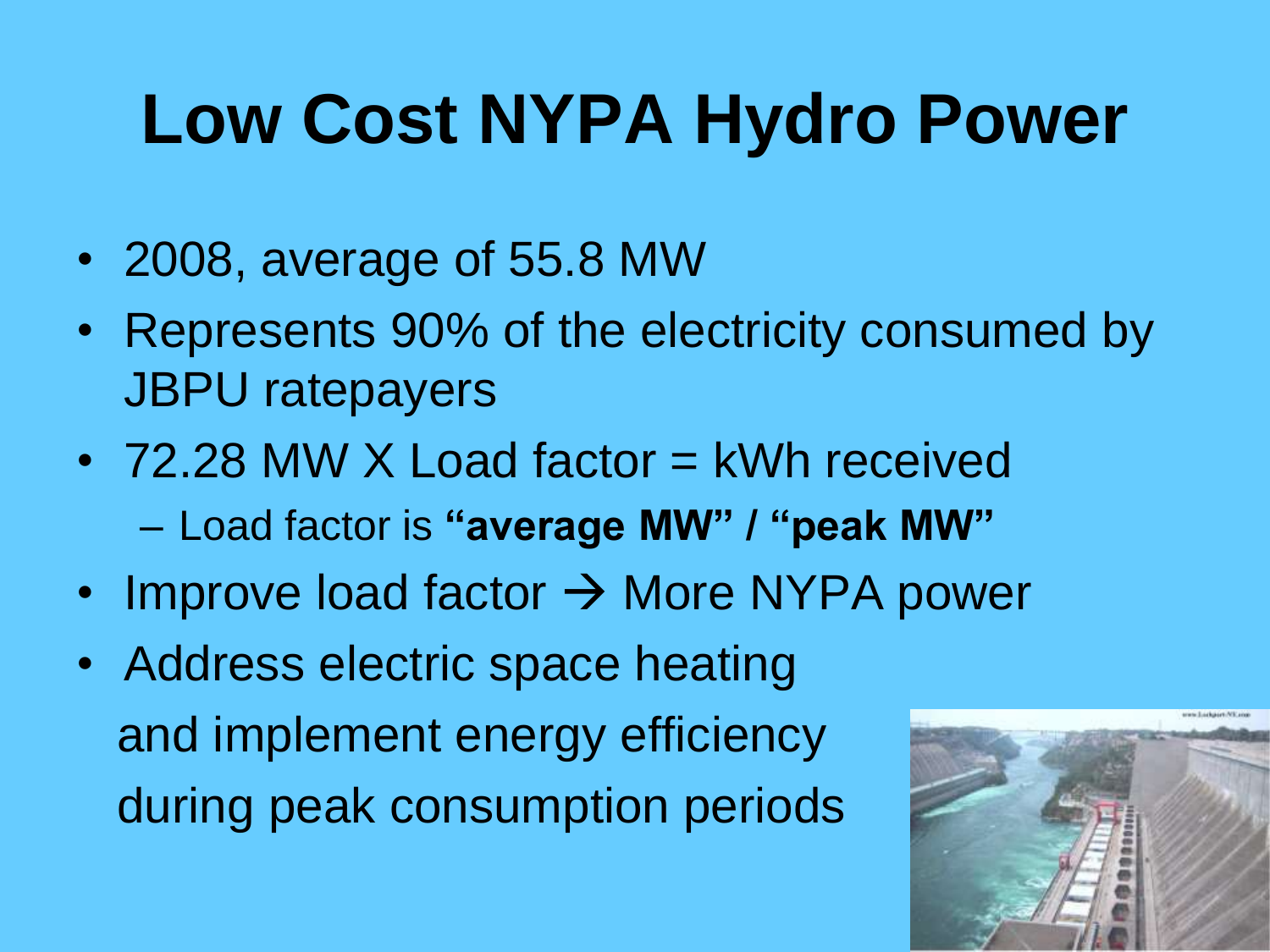## **Energy Efficiency**

- National experience: 3 cents/kWh
- NYSERDA experience
	- 3.9 cents/kWh TOTAL
	- 1.3 cents/kWh INCENTIVE
- Can that be done in Jamestown?
	- Jamestown has generally low rates
	- But much opportunity
- How serious is new efficiency program?
	- Role of tax equivalent payments

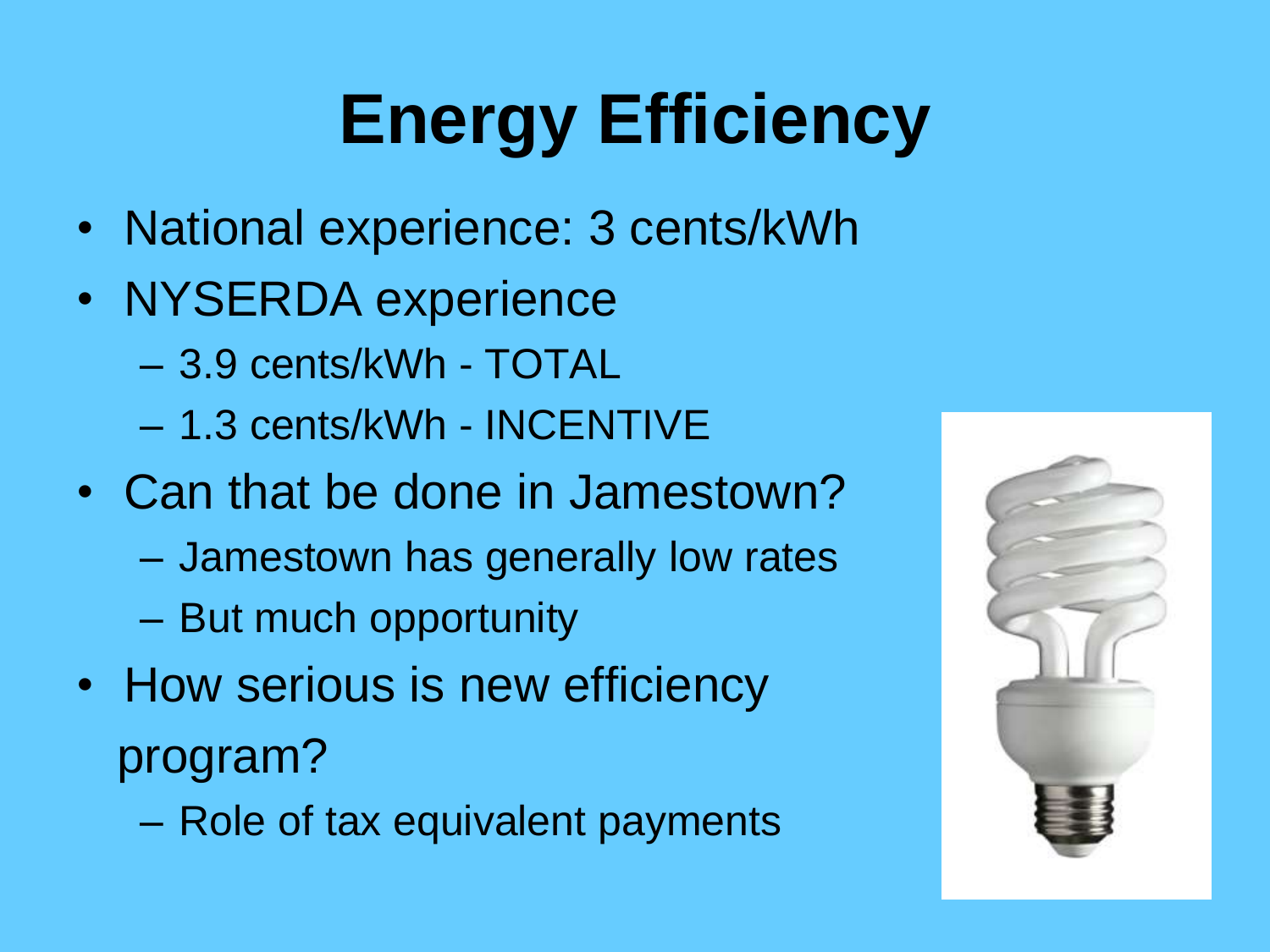#### **NYISO Grid Power**

- Average 2007 cost: \$0.053/kWh
- Average 2008 cost: \$0.059/kWh
- Will it remain a low cost option?
	- Western Zone has excess supply
	- Statewide efficiency programs will suppress demand

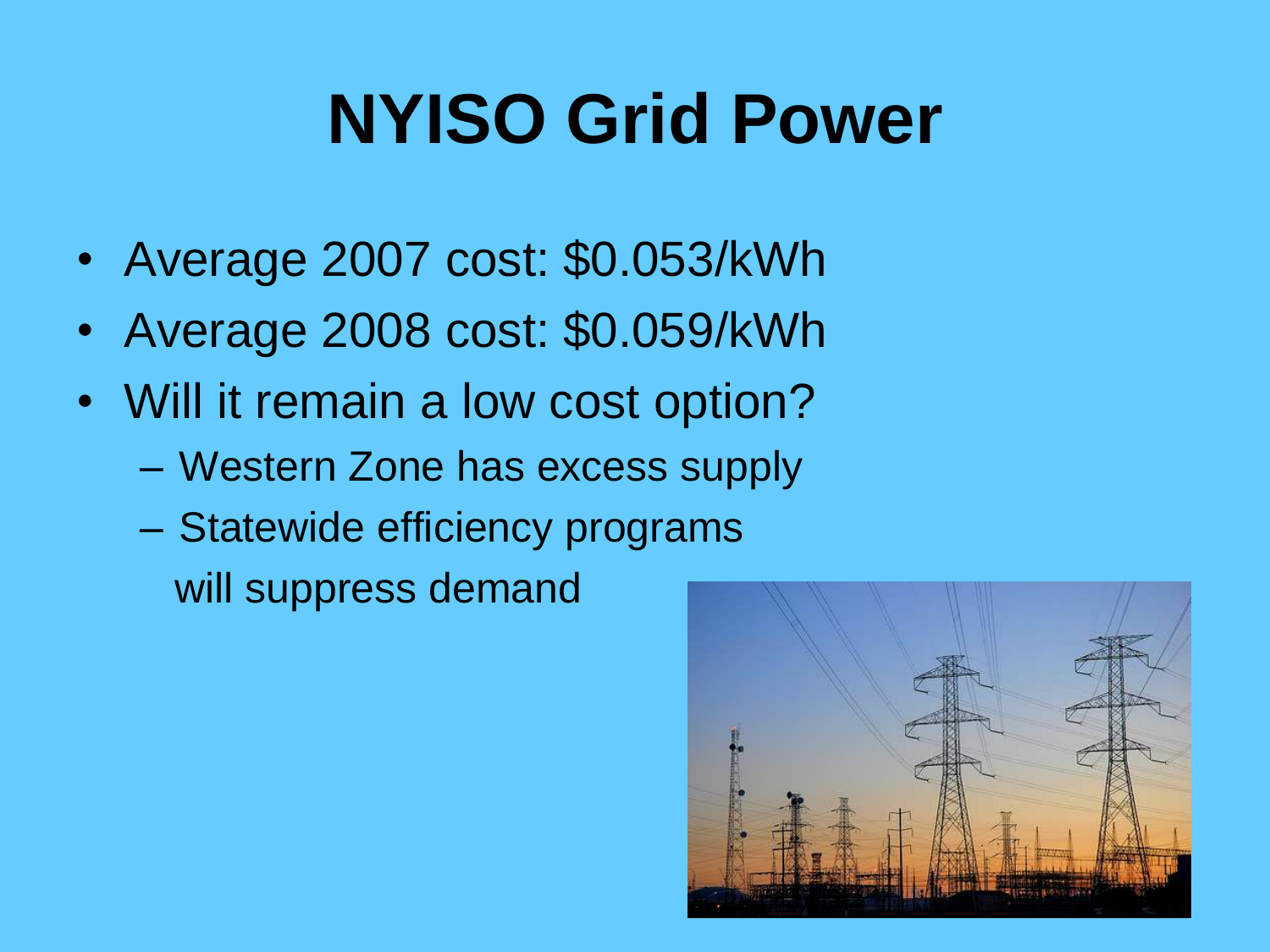#### **Biomass**

- National experience: \$0.07 t0 \$0.09/kWh
- Generate electricity and heat
- Theoretically carbon neutral
- Fuel can be sustainably produced
- JBPU has already confirmed fuel supply



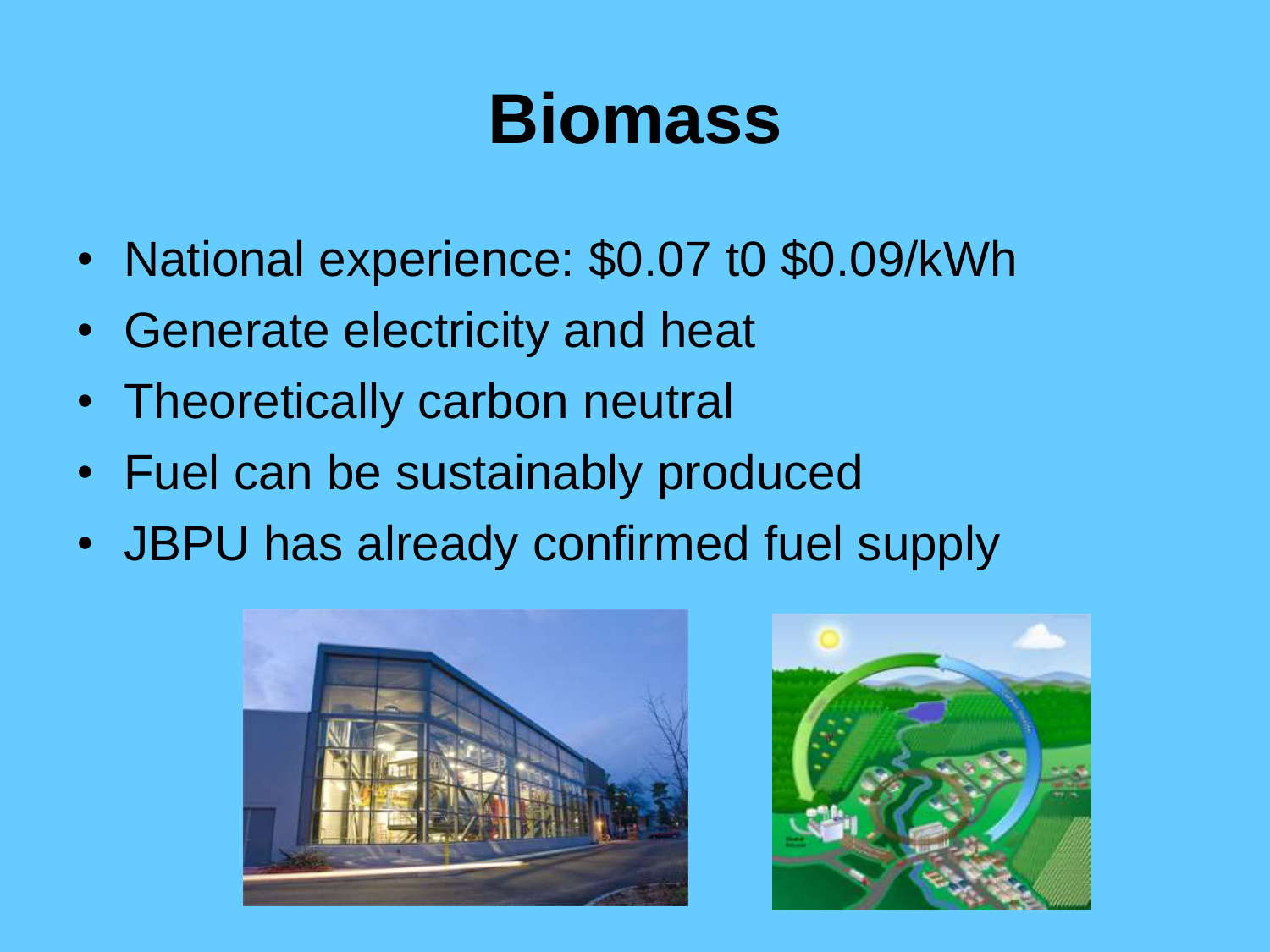## **Wind Energy**

- \$0.08 to 0.093/kWh
- Location and financing variables
- High first cost; zero fuel costs
- Pollution-free

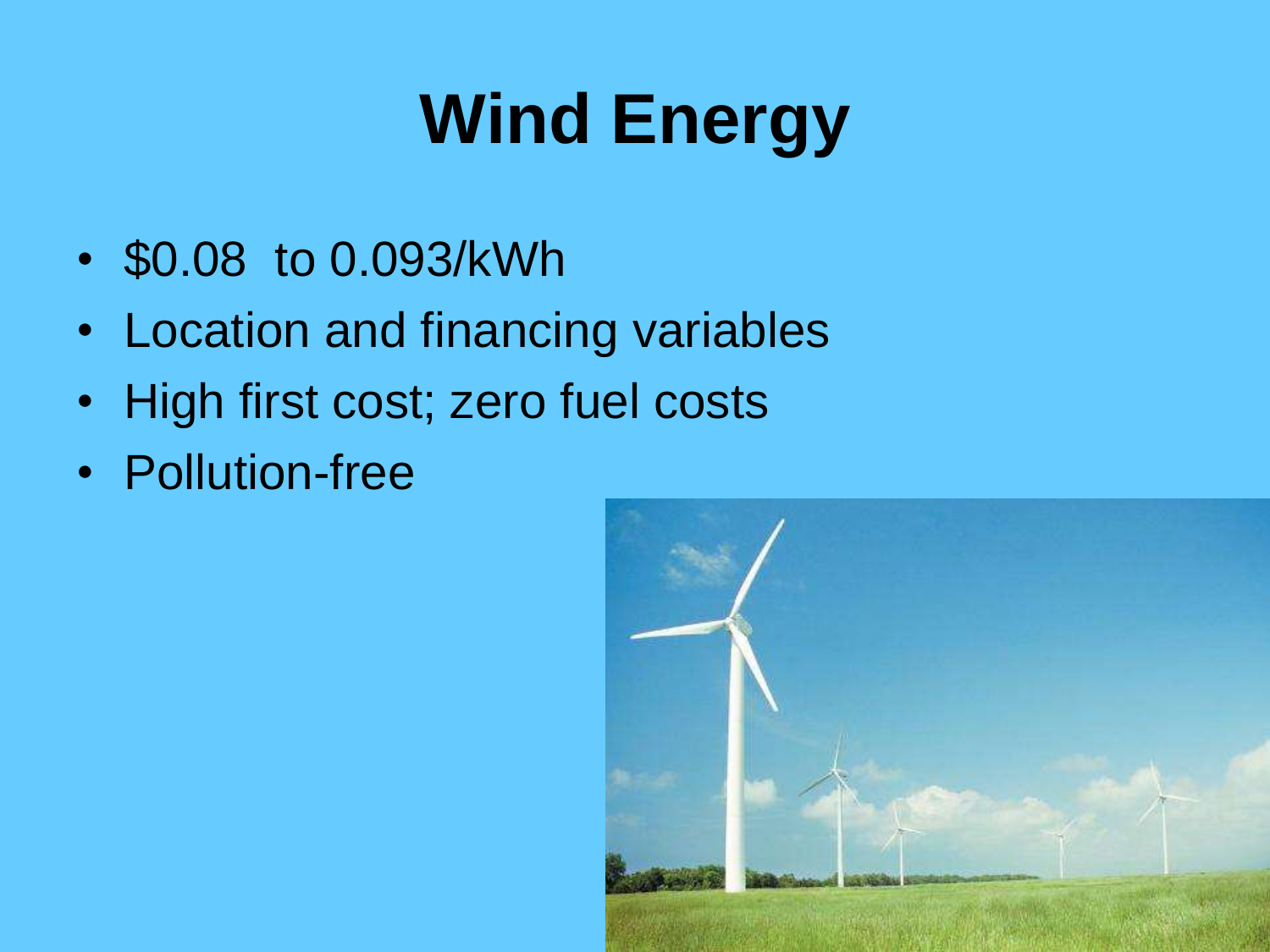#### **Natural Gas**

- \$0.11 to \$0.16/kWh
- Expensive but . . .
	- Use existing JBPU gas turbine
	- Generate electricity and heat
	- Combined cycle?

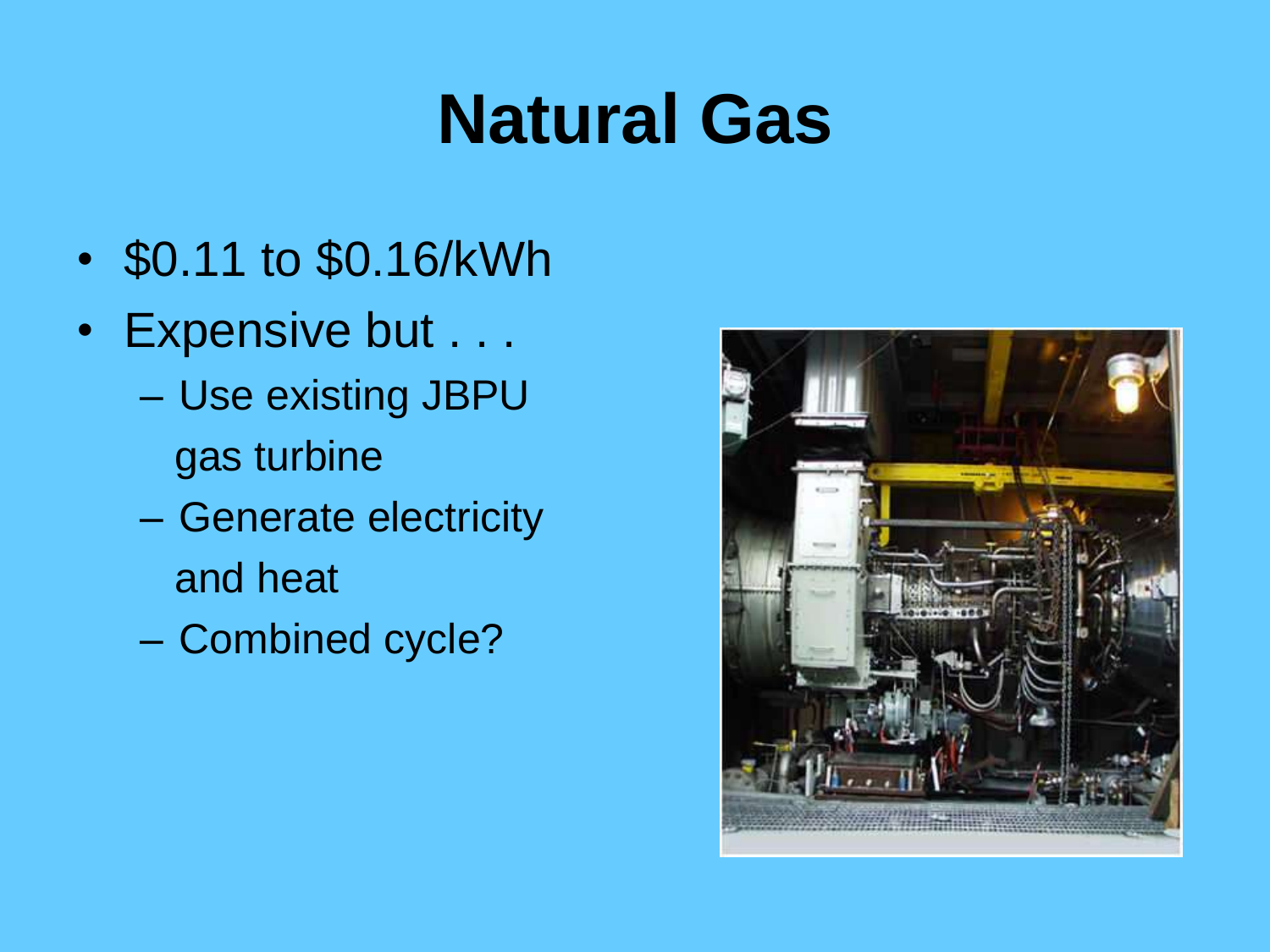#### **Coal (Base Plant)**

- \$0.14 to \$0.19/kWh
- Assumes all CCS costs D&C and operating costs – are paid by others
- Range due to coal price volatility
- Why so expensive?
	- Small size of proposed plant
	- \$4 million/MW vs.

\$1.56/MW national average

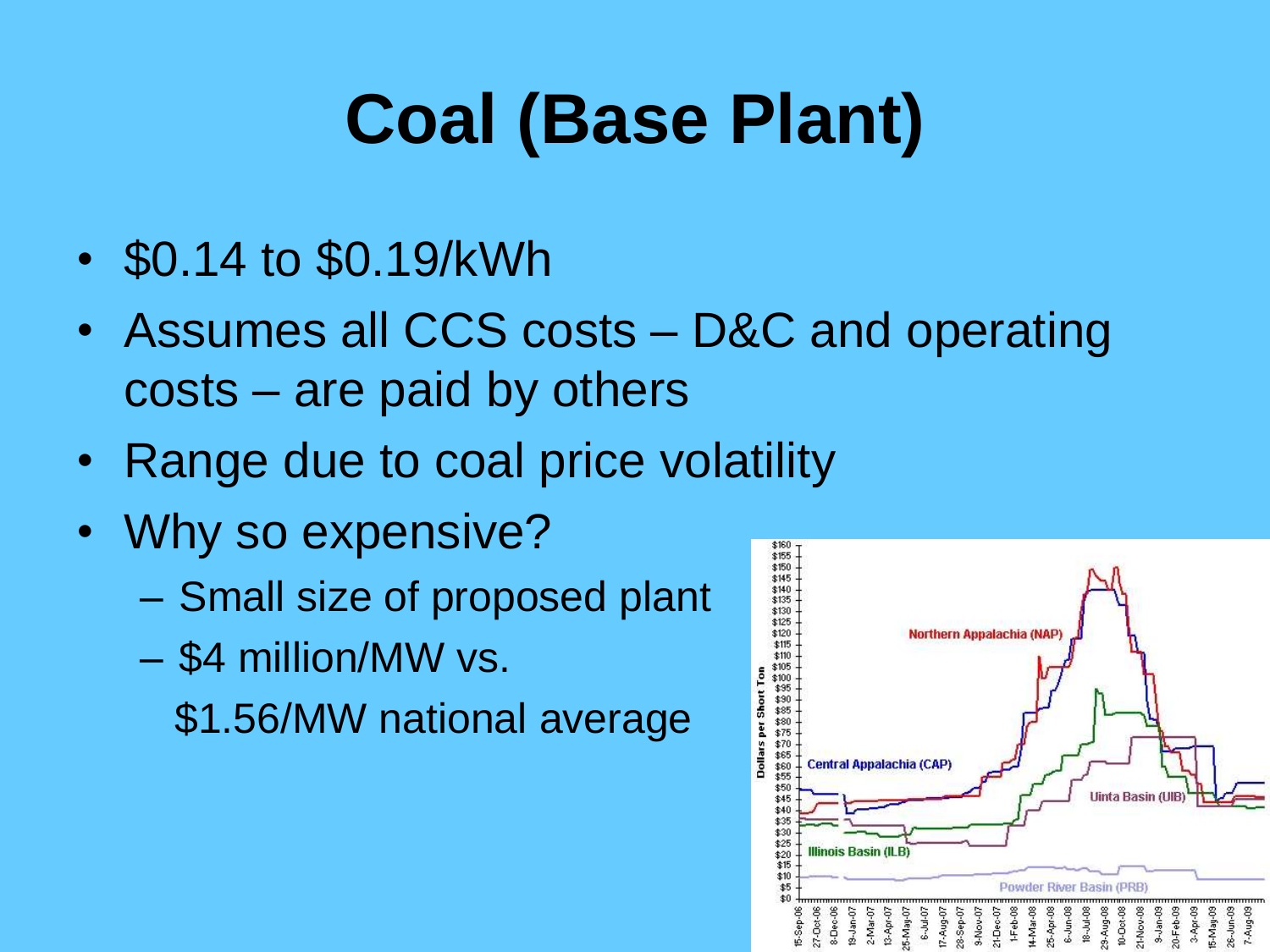#### **Criticism**

BPU (David Leathers):

- Only looking at current costs and not future costs
- URS study cost of power information is inaccurate

– URS used default values for inputs instead of BPU-specific values

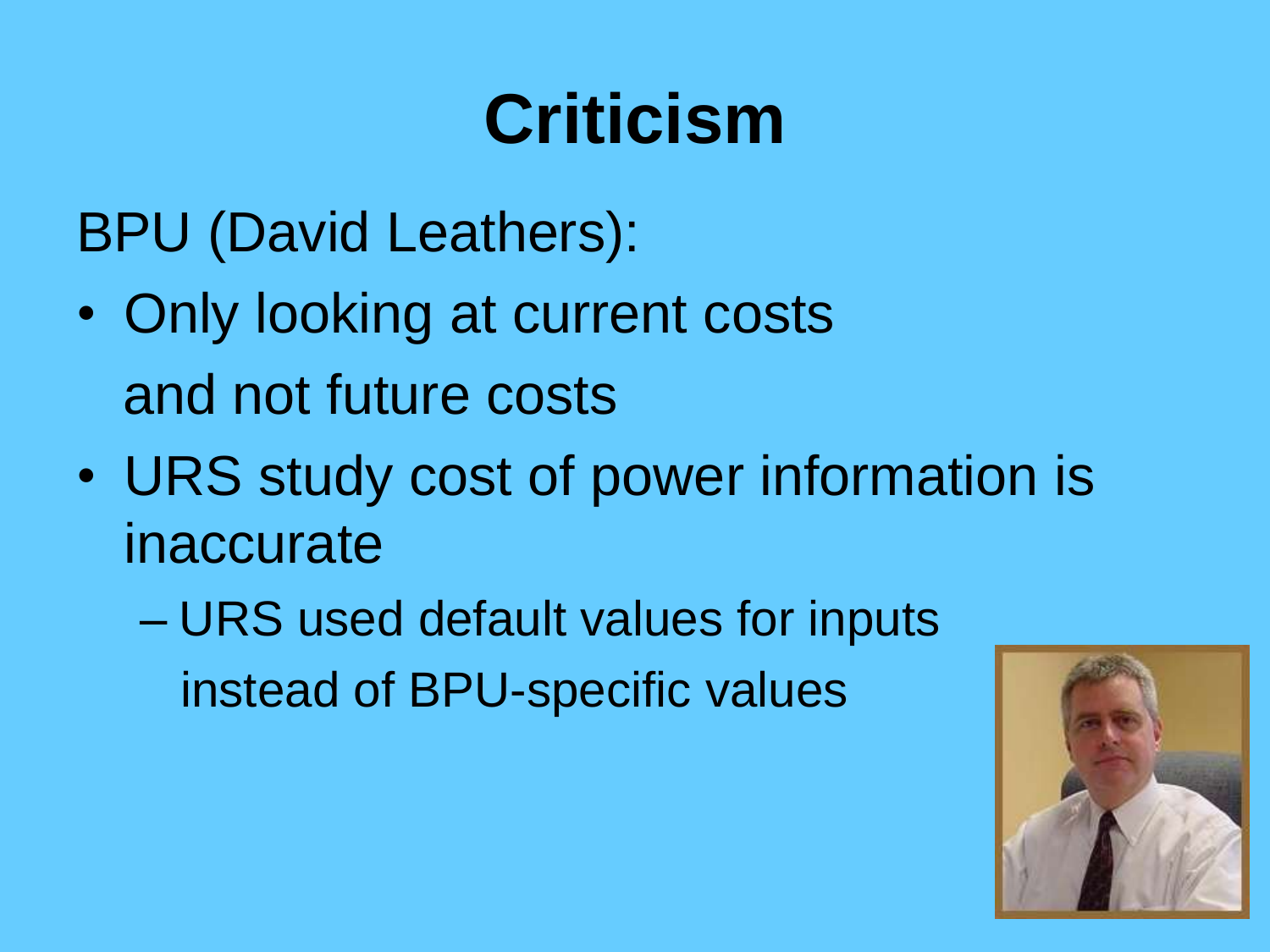#### **Our Response**

- Comparing current power production costs is OK because all costs will rise in the future, and the one most likely to rise at fossil-fuel-based.
	- Efficiency and wind have no fuel costs
	- Reasonable to believe grid costs will be stable
		- The western zone grid has surplus power
		- Statewide energy efficiency efforts will reduce demand and thus mitigate price increases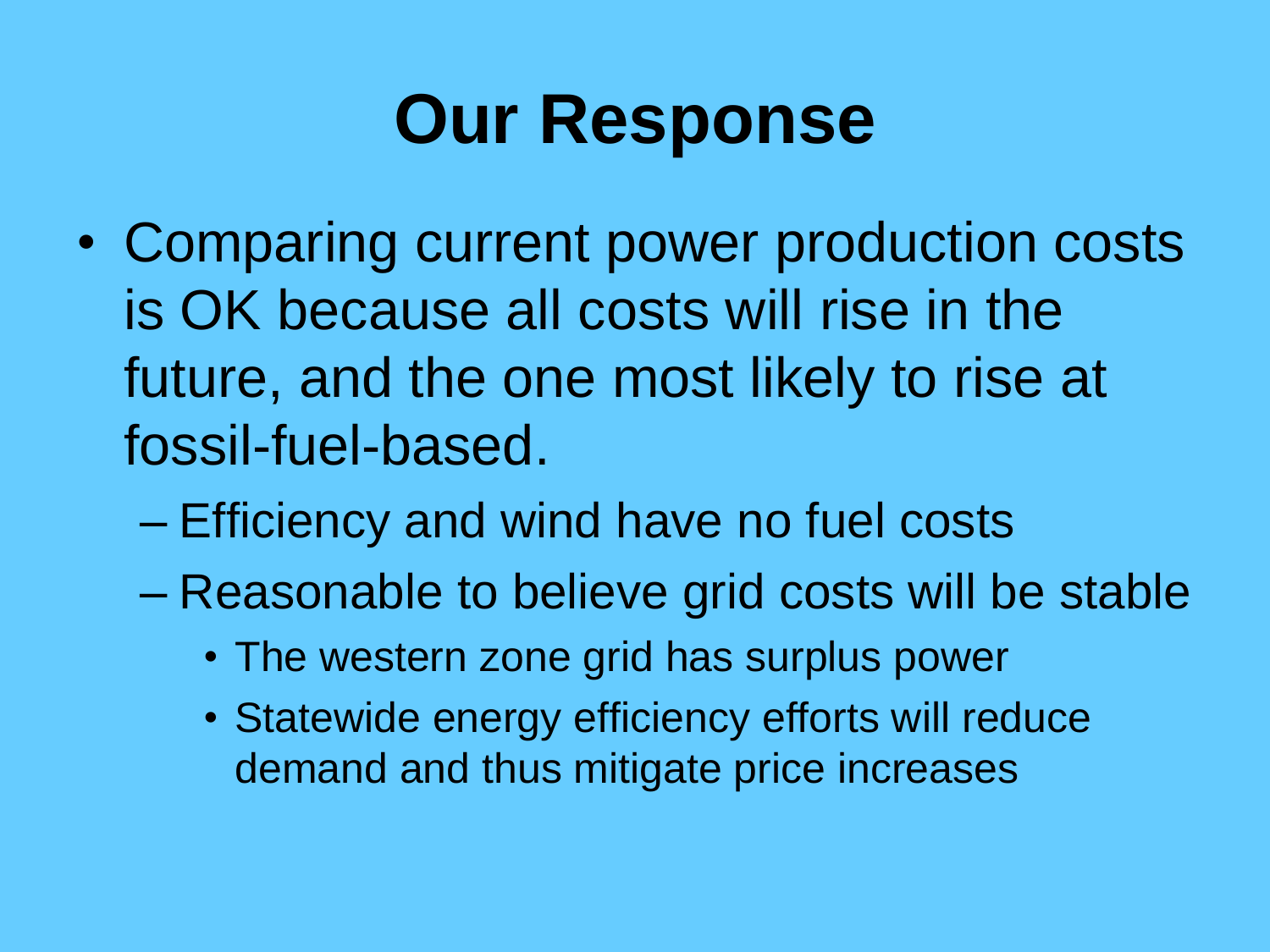#### **Our Response**

- Use of URS study?
	- BPU did pay \$200,000+ for it
	- What are the default and BPU values?
	- Why would they be different or much lower national default values?
	- What would URS methodology show if BPU-specific values were used?
- Why hasn't the BPU released its cost of power numbers?
- What are the correct cost of power numbers?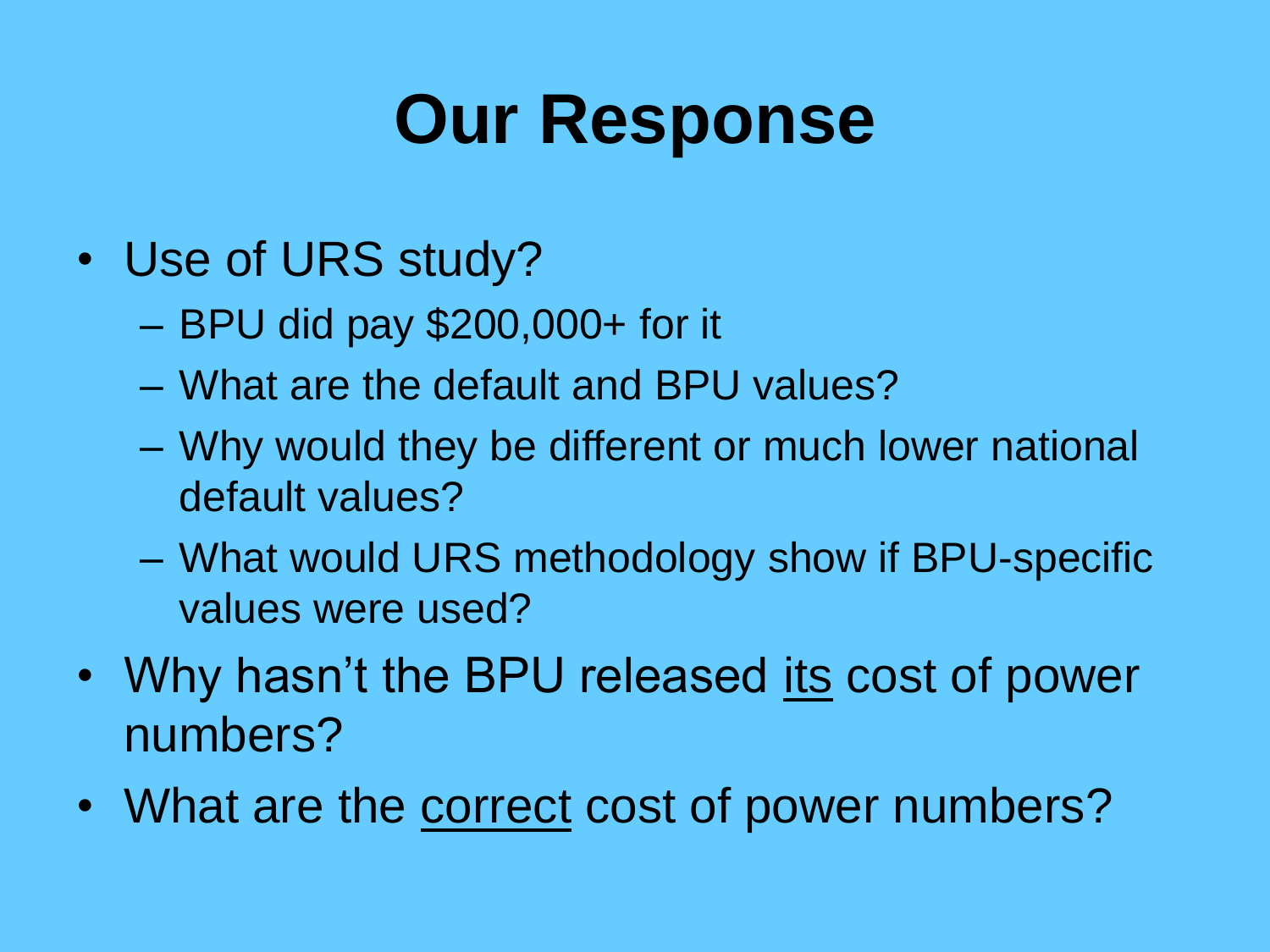#### **Coal with CCS**

- Substantially adds costs because of electricity requirements of CCS
	- Oxygen production
	- Compression of CO $_2$  to liquid
	- Pumping to and injection in storage site
- 50 MW without CCS = 43 MW output
- 50 MW with CCS = 30 MW output
- Plus natural gas cost for  $O<sub>2</sub>$  generation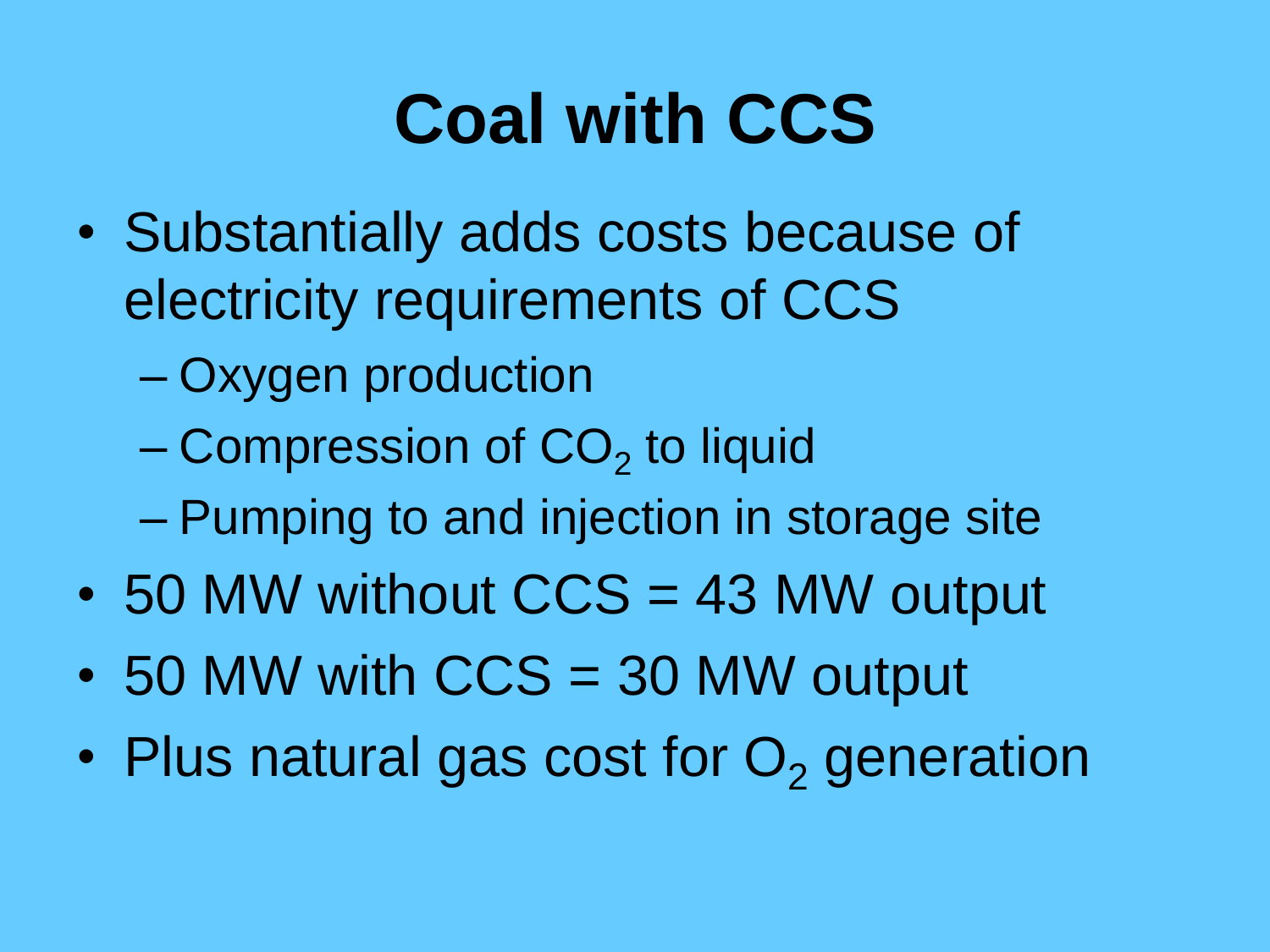#### **Criticism**

Paterson Administration (Tom Congdon):

- This project will benefit the world by demonstrating CCS
- It's premature to be concerned about this project's economics
- It's mind-blowing that environmental groups oppose this project on economic grounds

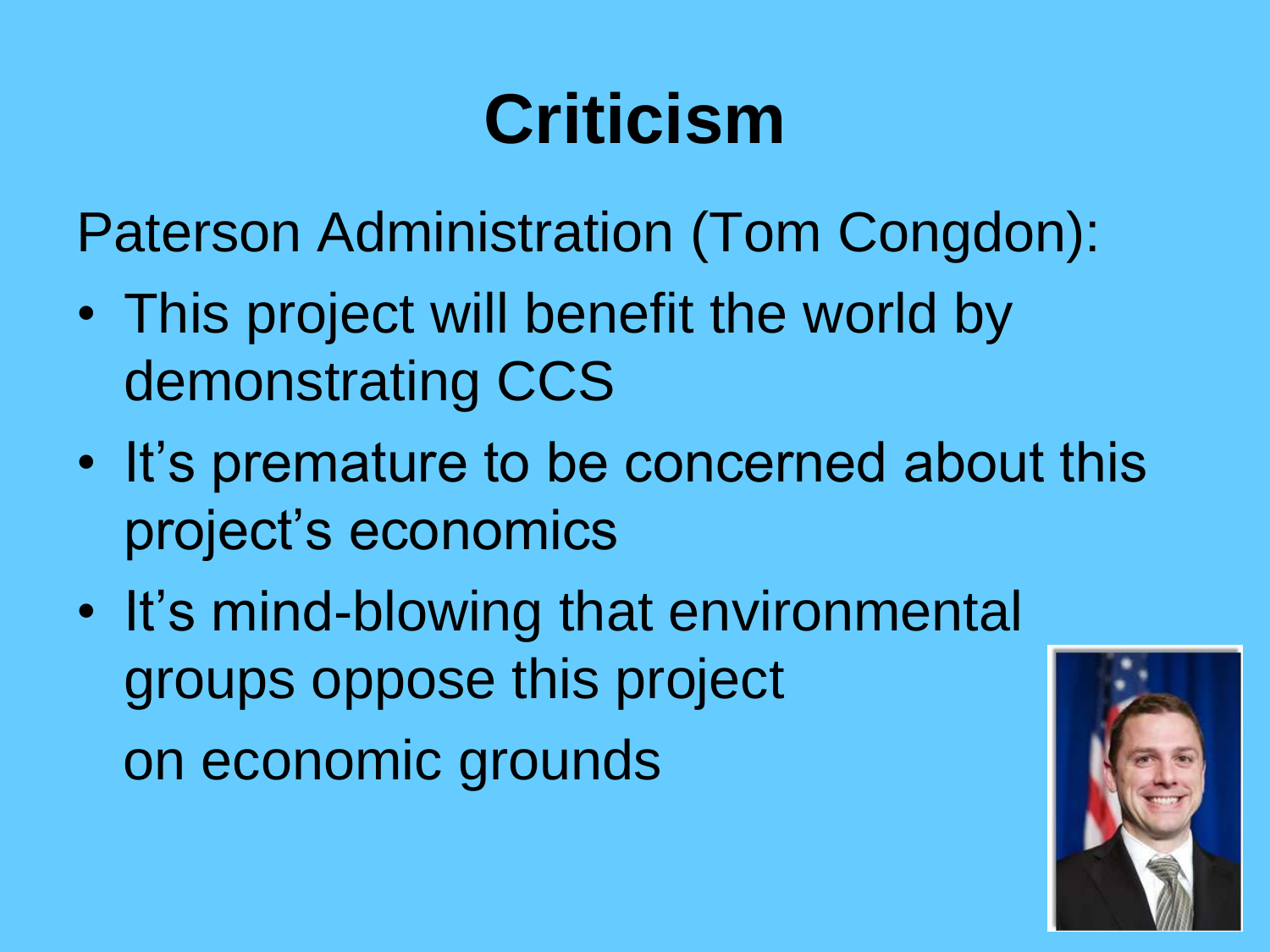#### **"Plan A" vs. "Plan B"**

- Plan A
	- Build new \$400 500 million coal plant
	- Maximum cost
	- Maximum risk
- Plan B
	- Choose least cost alternatives
	- Least risk
	- Environmentally cleaner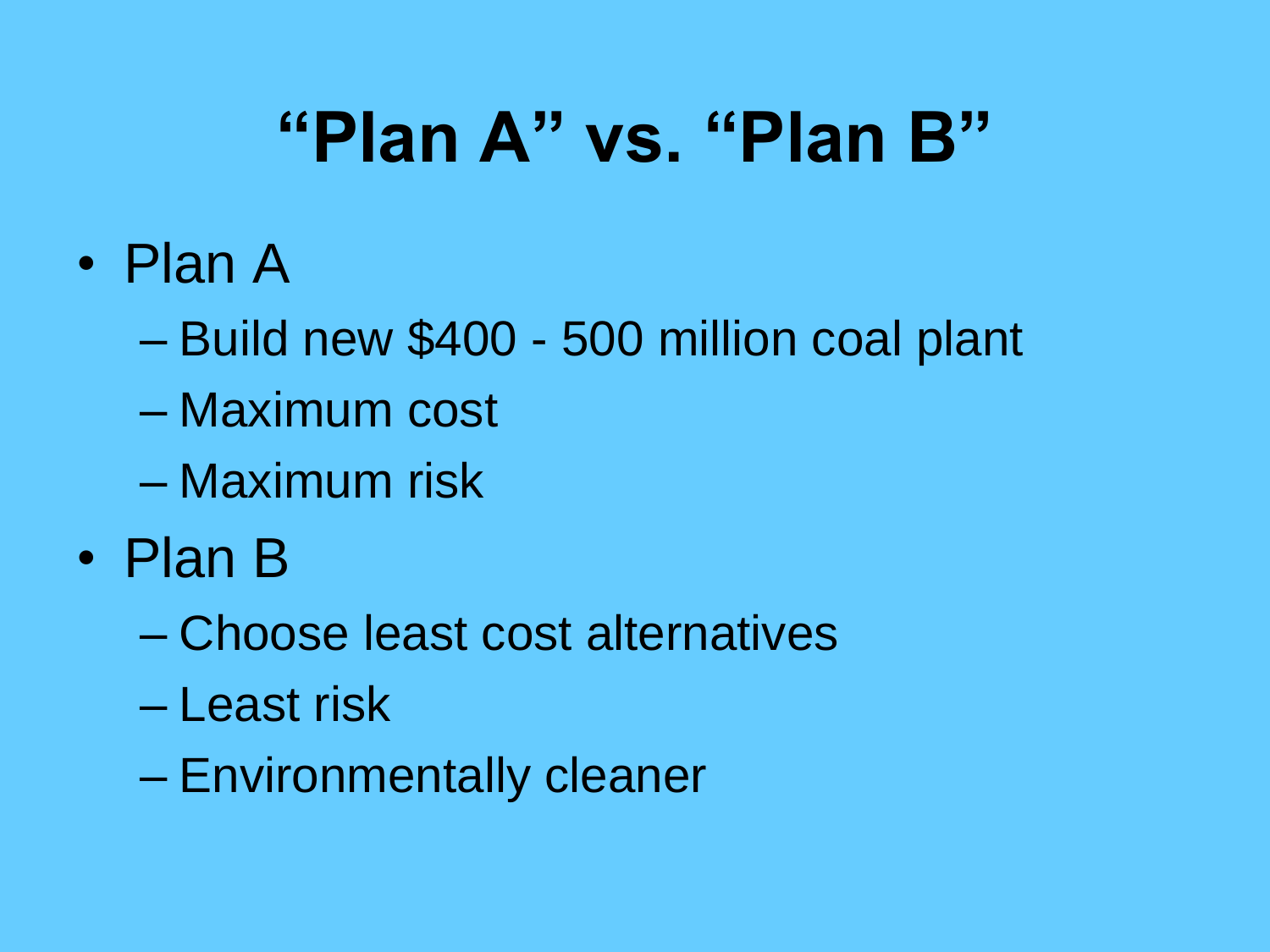#### **A Sensible Plan B for Jamestown Electric Ratepayers**

- Shut down the Carlson plant
- Meet the remaining 10% of the BPU's ratepayer electric load with:
	- **Energy efficiency**
	- Wind energy
	- Occasional purchases off the grid
- Provide heat to Jamestown's district heating loop by alternative means

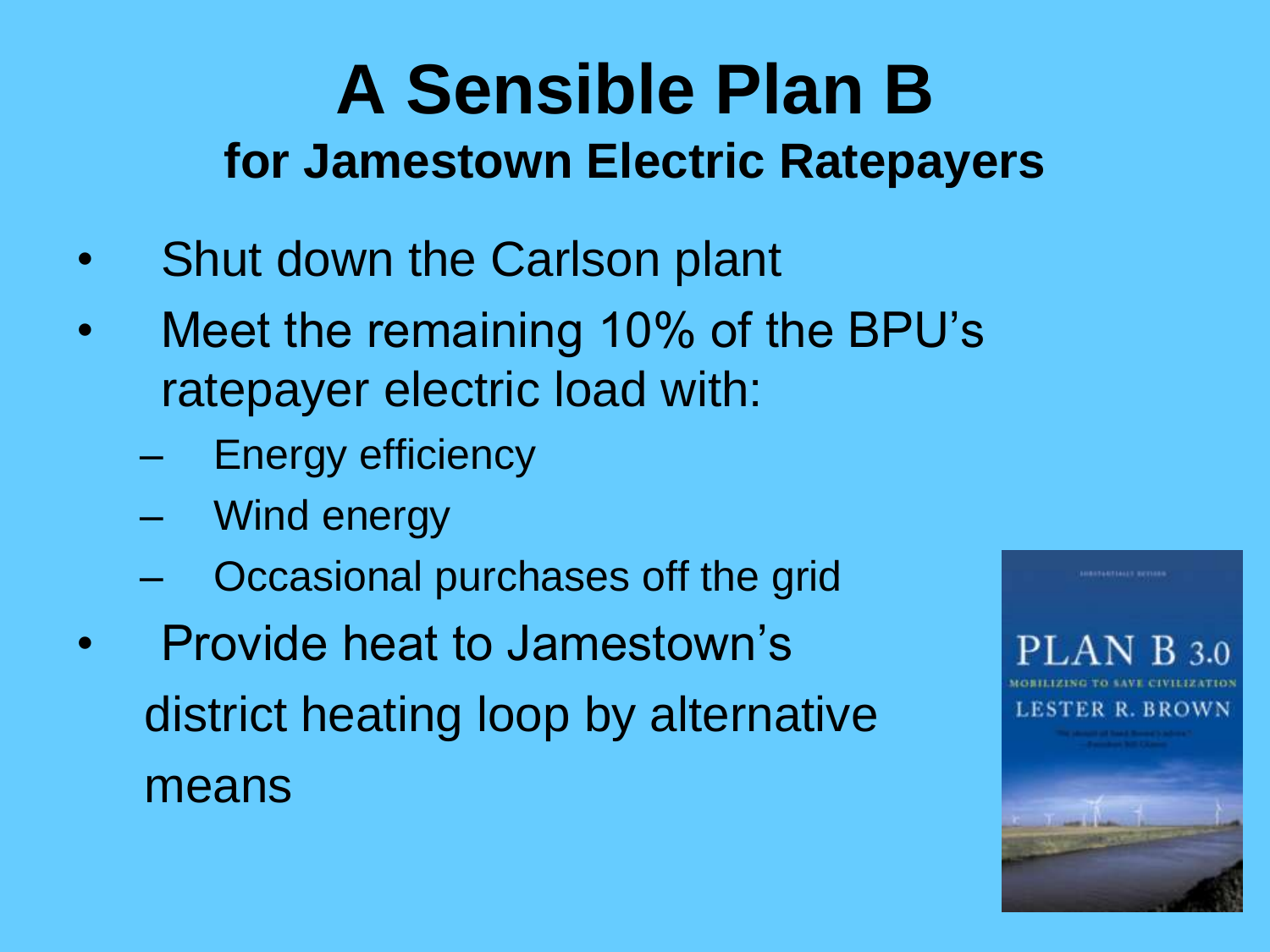#### **How Much Will New Coal Plant Increase Electric Rates?**

- Calculate by examining extra costs to ratepayers from:
	- Difference in electricity production costs
	- Anticipated JBPU losses from selling excess power to grid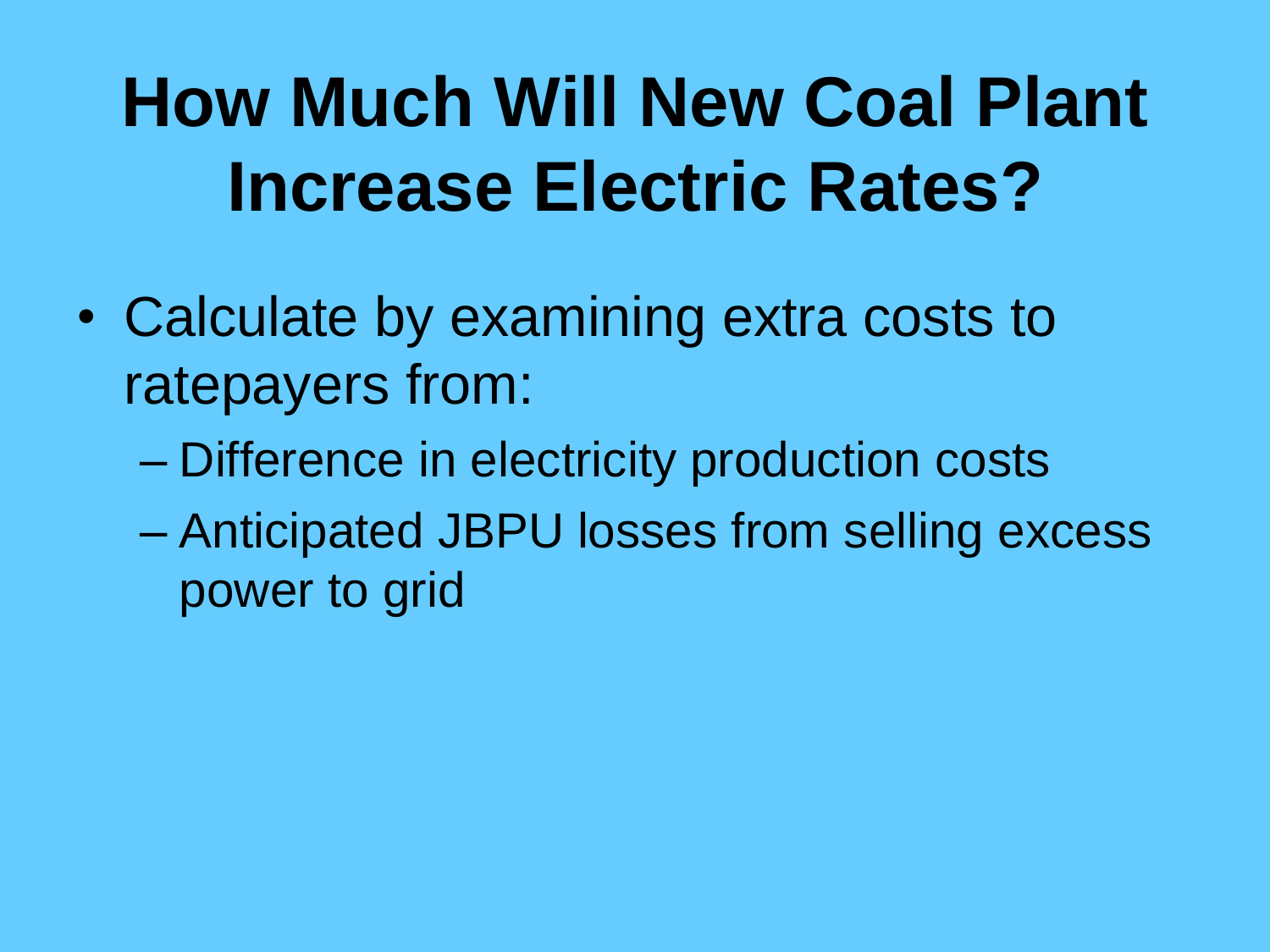## **10 Cents More per kWh**

- Projected cost of power from coal plant (not counting CCS) \$.14 – .19/kWh (coal \$50 – 150/ton)
- Average cost of alternatives \$.06/kWh
- Say difference is \$.10/kWh 5.8 MW (average) X 8760 hrs/yr X \$.10 **\$5.1 million**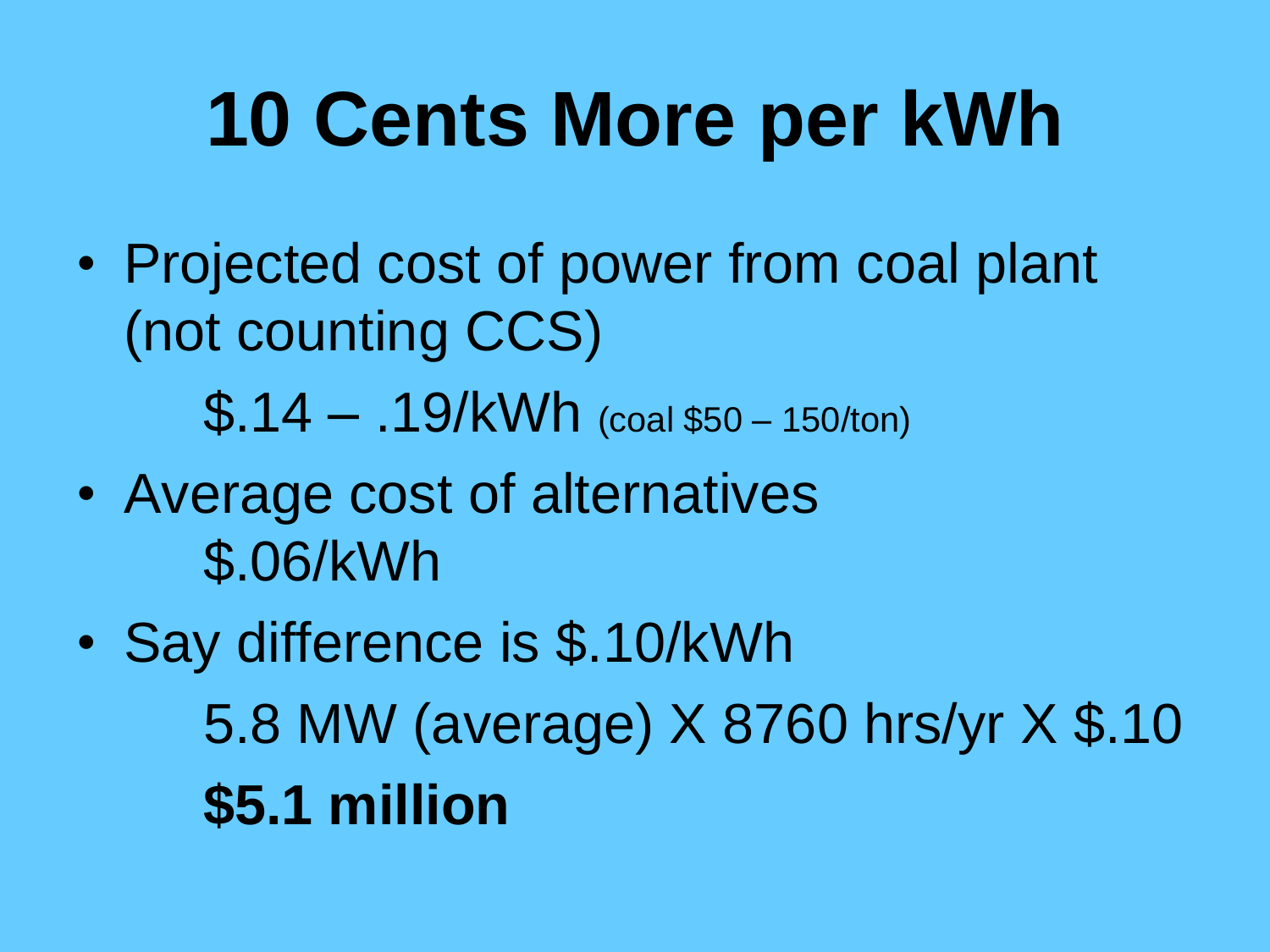#### **Potential Losses Selling Excess Power to Grid**

- Output of 50 MW plant with CCS = 30 MW
- Assume 90% capacity factor = 27 MW
- Amount to be sold to non-ratepayers: 27 MW – 5.8 MW = 21.2 MW or **78.5%**
- Assuming \$.10/kWh difference between cost to produce and price to sell
- Anticipated loss of off-system sales:
- 21.2 MW X 8760 X \$.10/kWh = **\$18.6 million/yr**
- Assumes non-ratepayers are held harmless of addition costs associated with CCS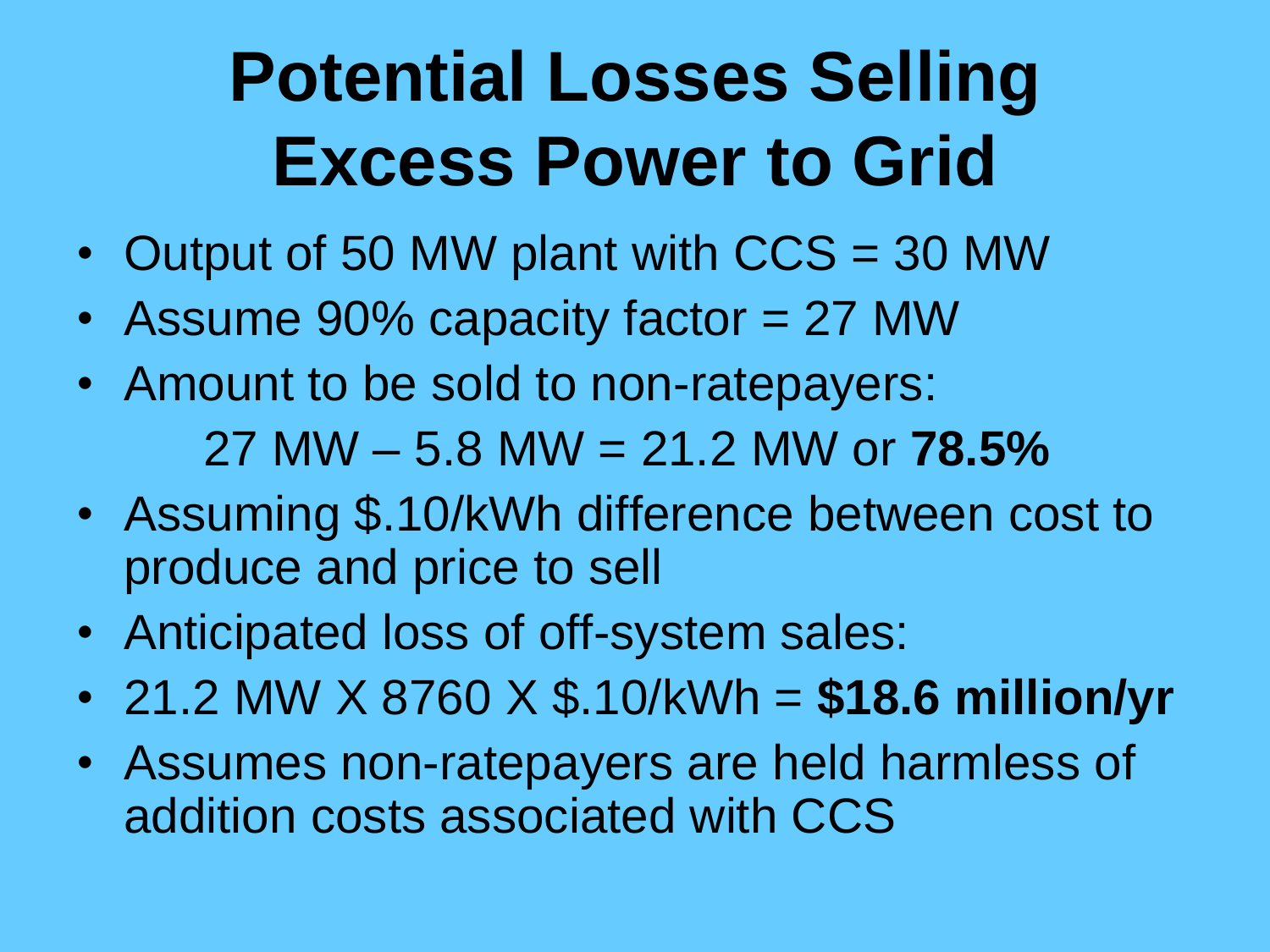## **Extra Costs = Higher Rates**

#### • **Extra Costs**

- $-$  \$5.1 M + \$18.6 M = \$23.7 million/year
- \$1,000+ extra cost per ratepayer
- Who pays?

#### • **Higher Rates**

- Distribute extra costs over all kWhs consumed by ratepayers
- \$23.7 million/535 million kWh = **\$0.044/kWh**
- Assumes all CCS costs are covered by others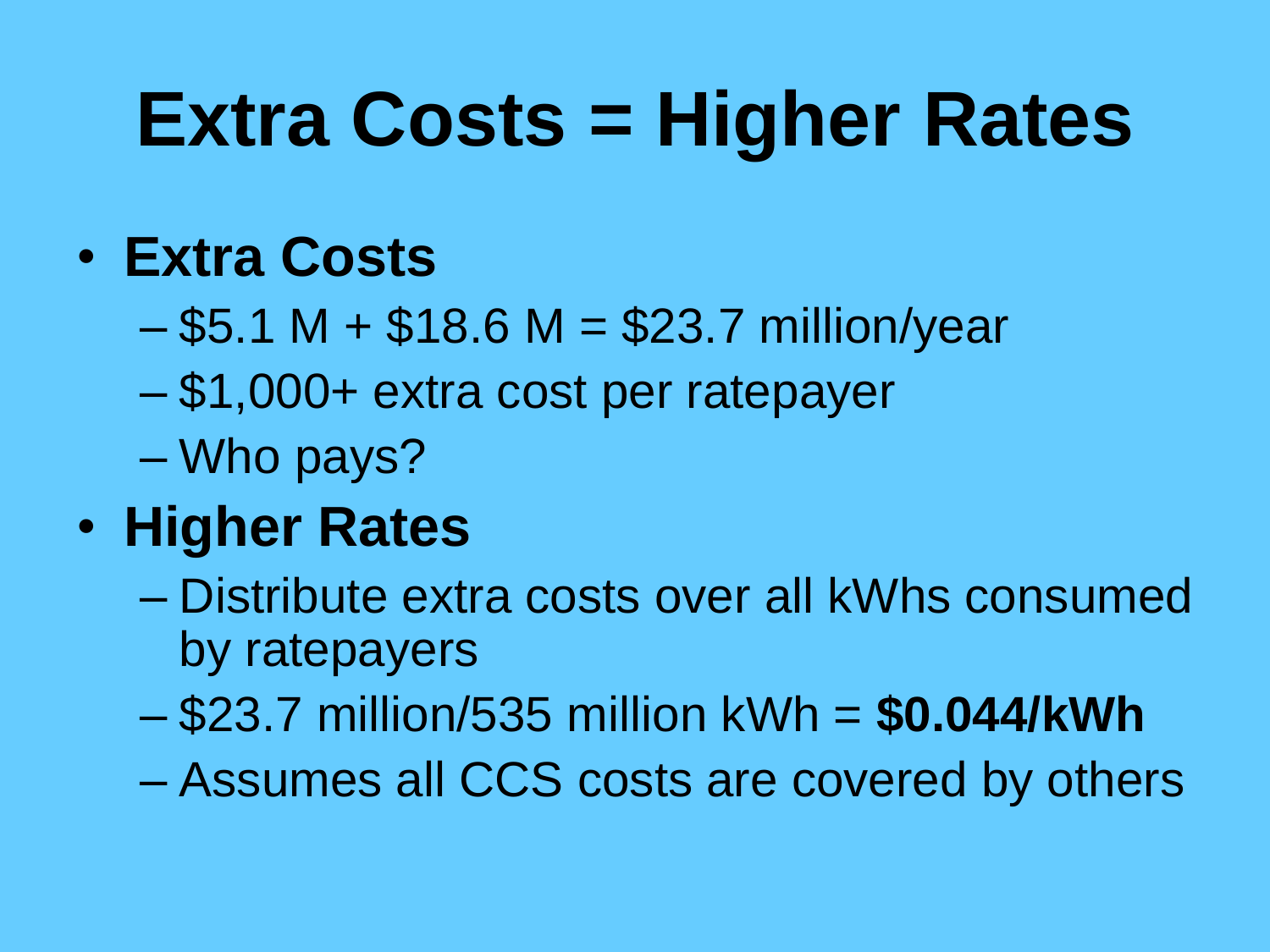## **Let's Say We Are Wrong**

- Assume differential cost is only 5 cents
- Cost of power from the coal plant is 11 instead of 16 cents per kWh

#### • **Extra Costs**

- \$11.85 million/year
- \$500+ extra cost per ratepayer

#### • **Higher Rates**

- \$11.85 million/535 million kWh = **\$0.022/kWh**
- Assumes all CCS costs are covered by others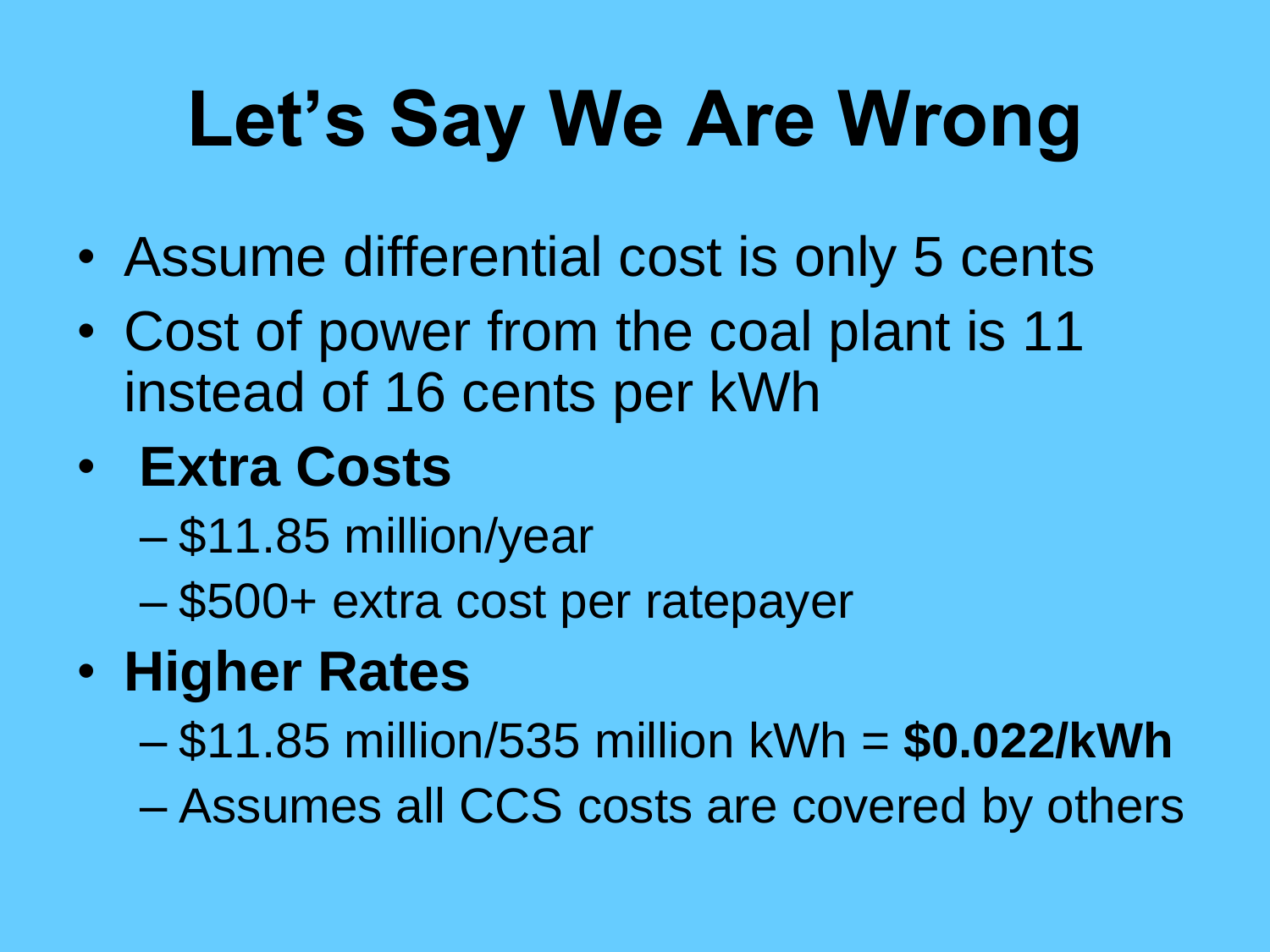#### **Why Pursue Maximum Cost, Maximum Risk Option?**

- Coal power plant history
- Tax equivalent payments
- Power plant jobs
- Politics
- Misinformation
	- District heating
	- Jobs and economic revitalization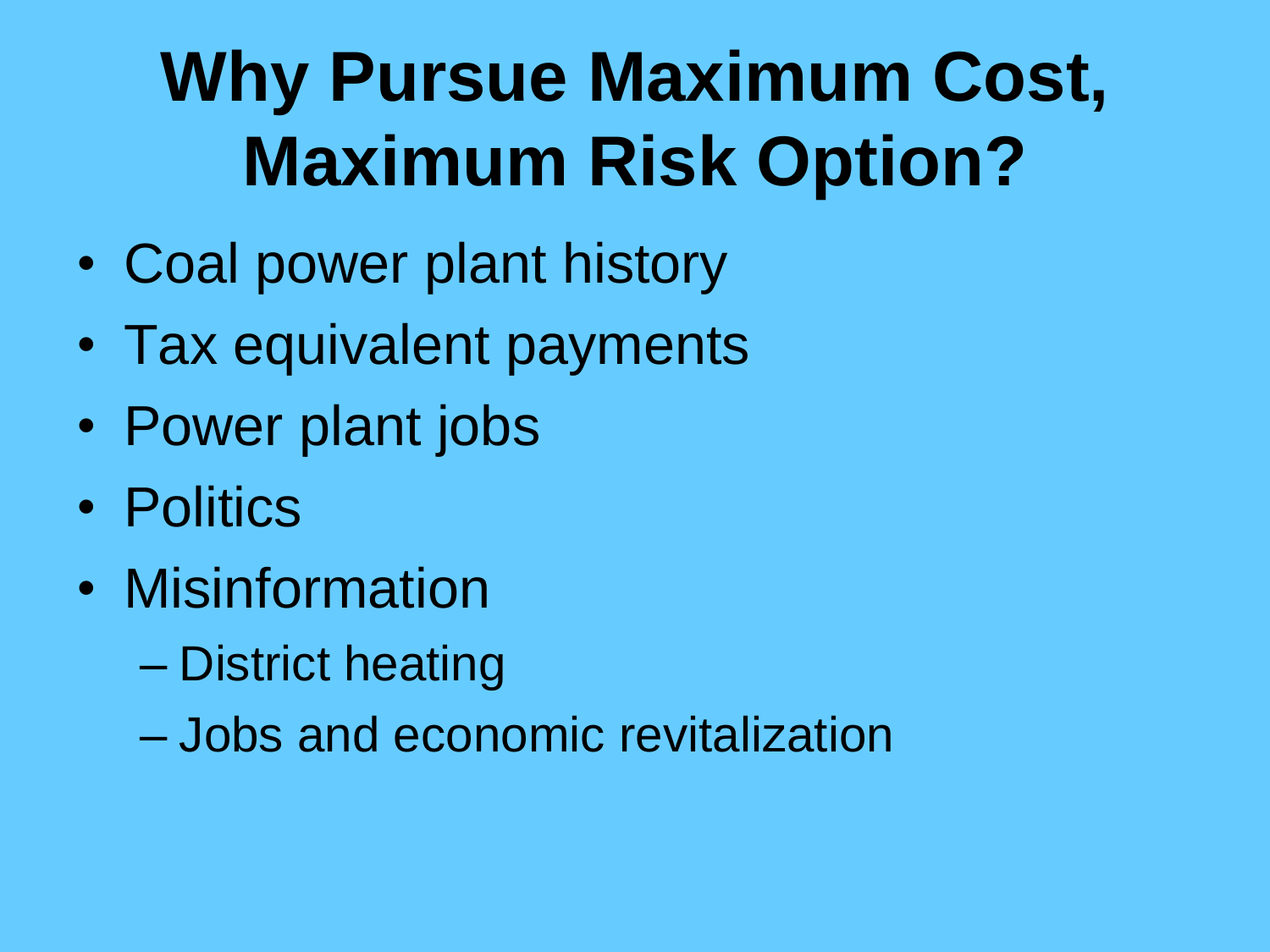## **Working for a Solution**

- Locally, ratepayers must challenge Mayor Teresi and JBPU
- Statewide, environmental community will:
	- Challenge DOE funding applications
	- Challenge enabling state legislation
	- Challenge political leaders who back coal plant
	- Insist that alternatives be evaluated through the state SEQRA process
	- Seek PSC prudency review
	- Challenge in court as a last resort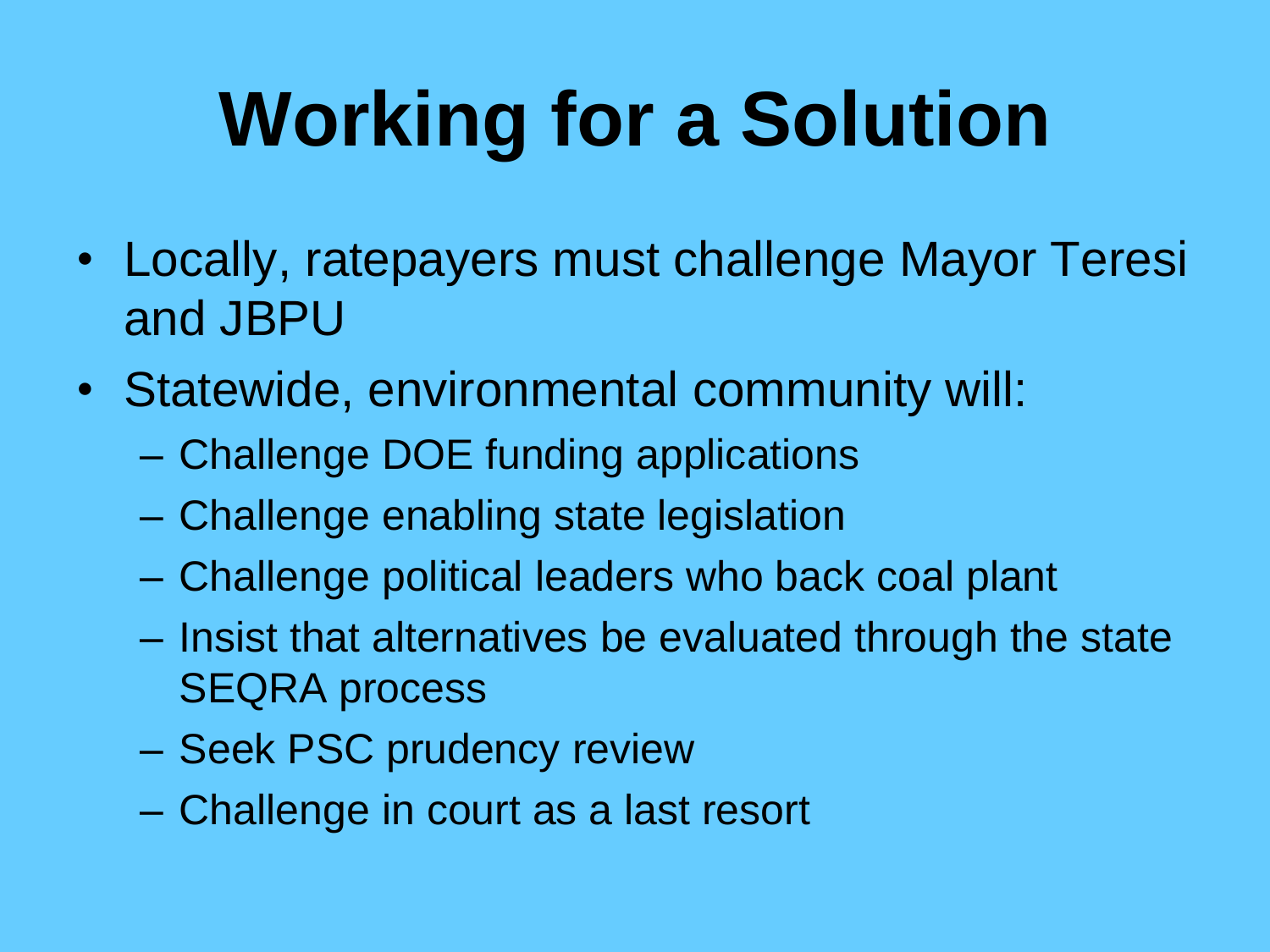#### Will this Coal Plant Be Built?

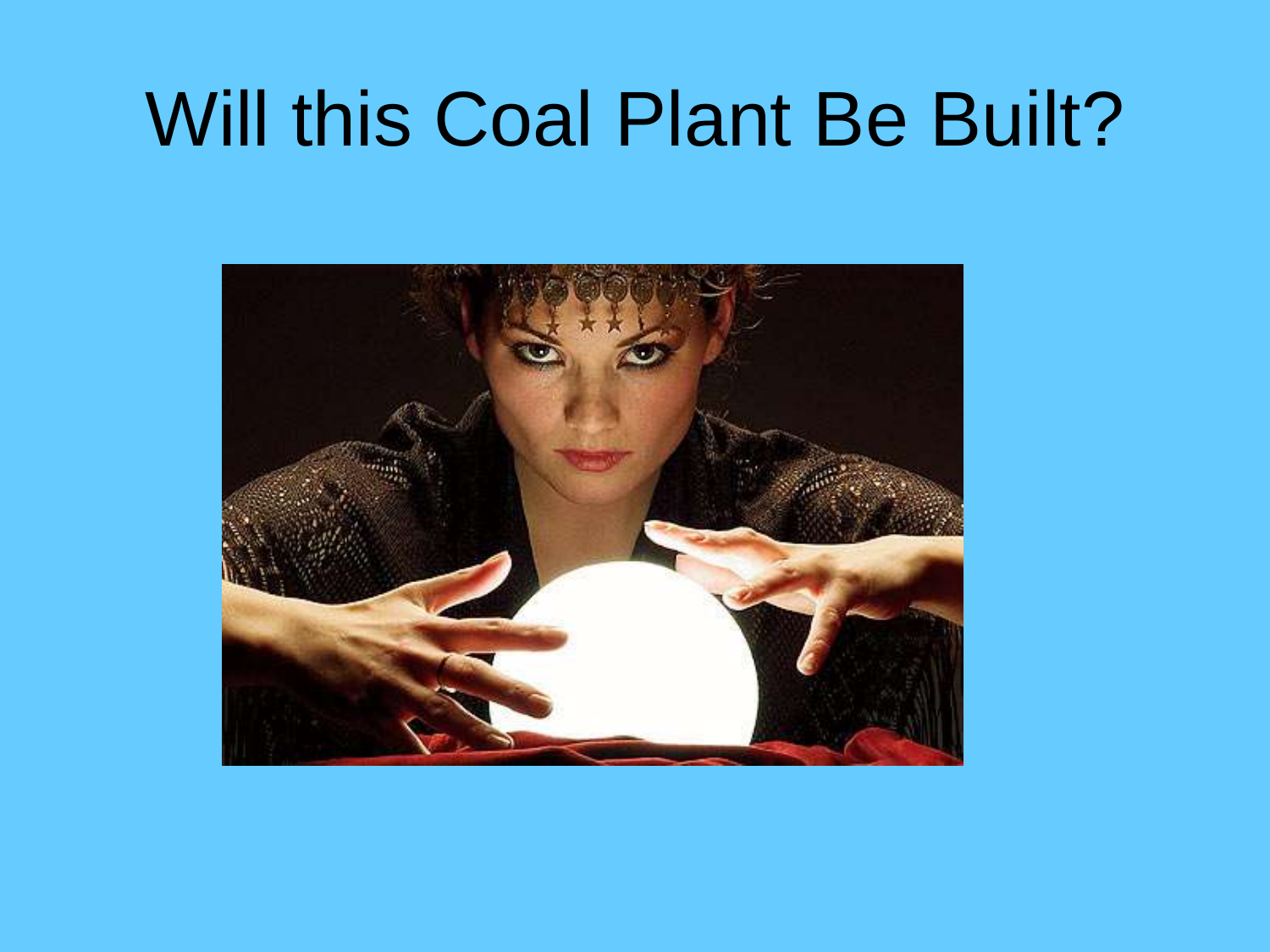## Probably Not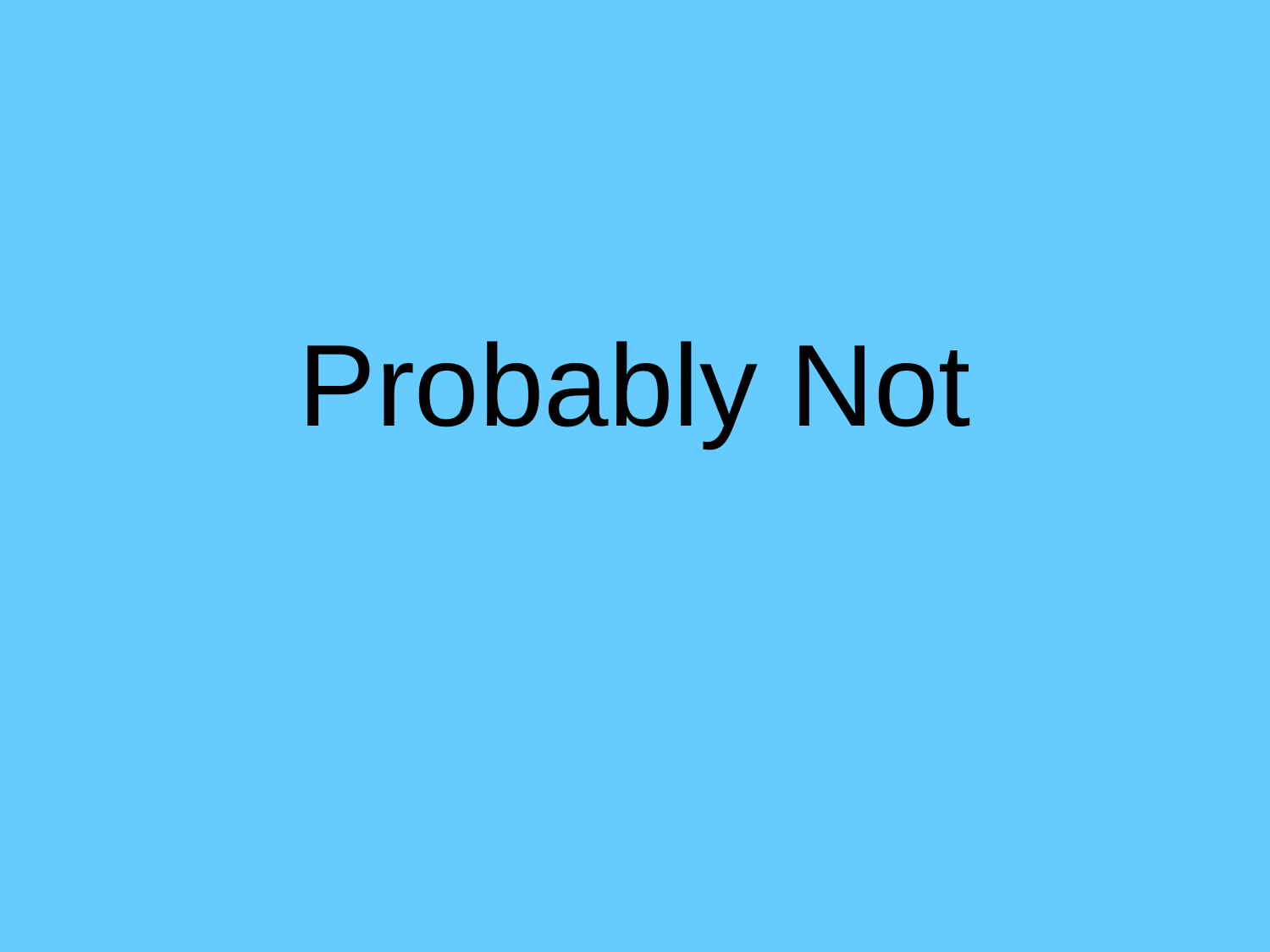#### For More Information

Walter Simpson **enconser@buffalo.edu**

Clean Energy for Jamestown **http://www.cleanenergyforjamestown.com/**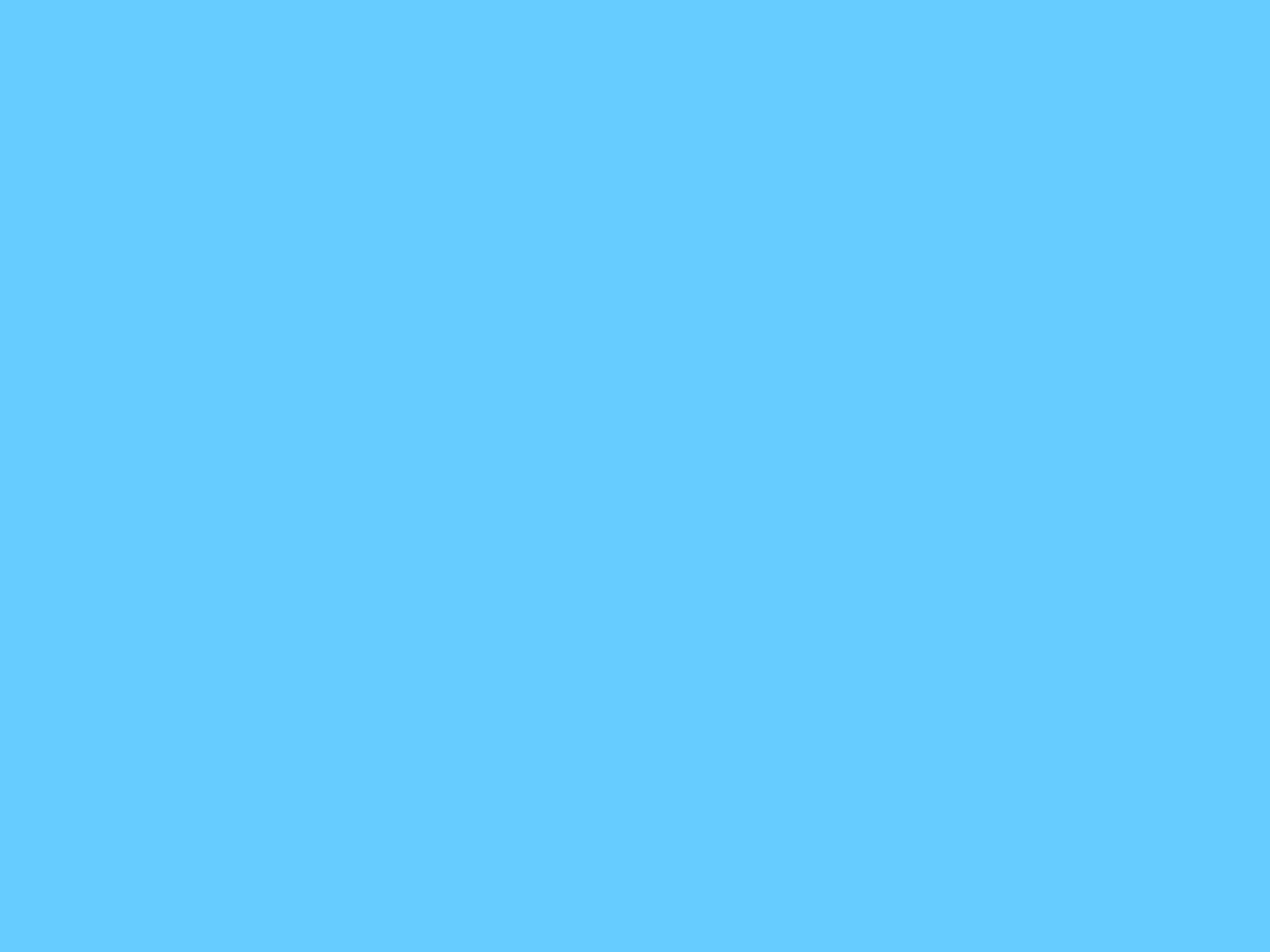## Kyoto vs. What Is Needed

- Over 170 countries But NOT the U.S.
- 5% reduction in greenhouse gases compared to 1990 levels by 2012
- To avoid more than a 2 degree C rise:
	- Reduce GHG emissions globally by 50% by 2050
	- Reduce by 80% by 2050 in advanced industrial economies
	- 450 ppm vs. 350 ppm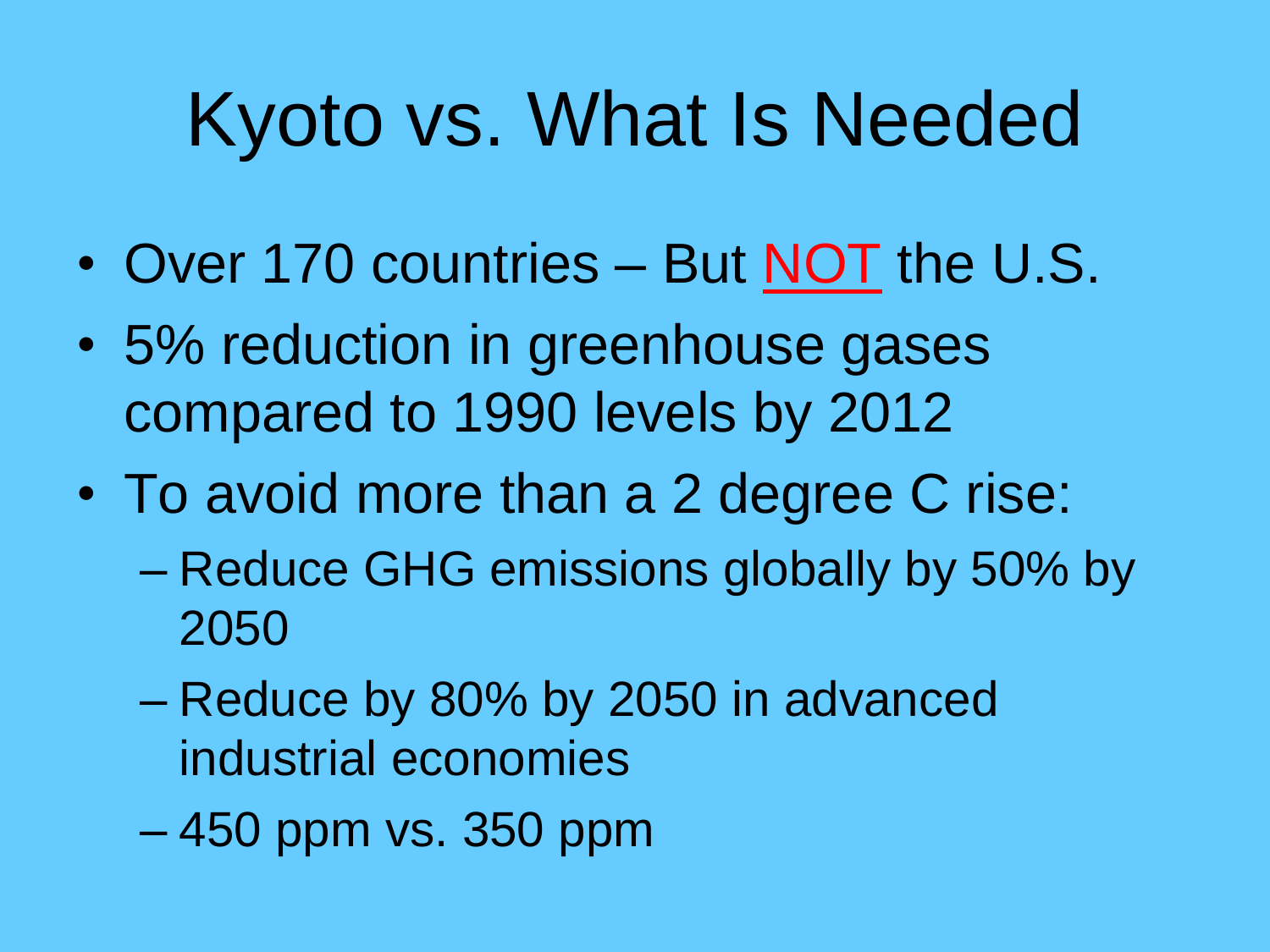#### Easier If We Begin Sooner

• Do-able glide path vs. crash and burn?!



• Is either path possible?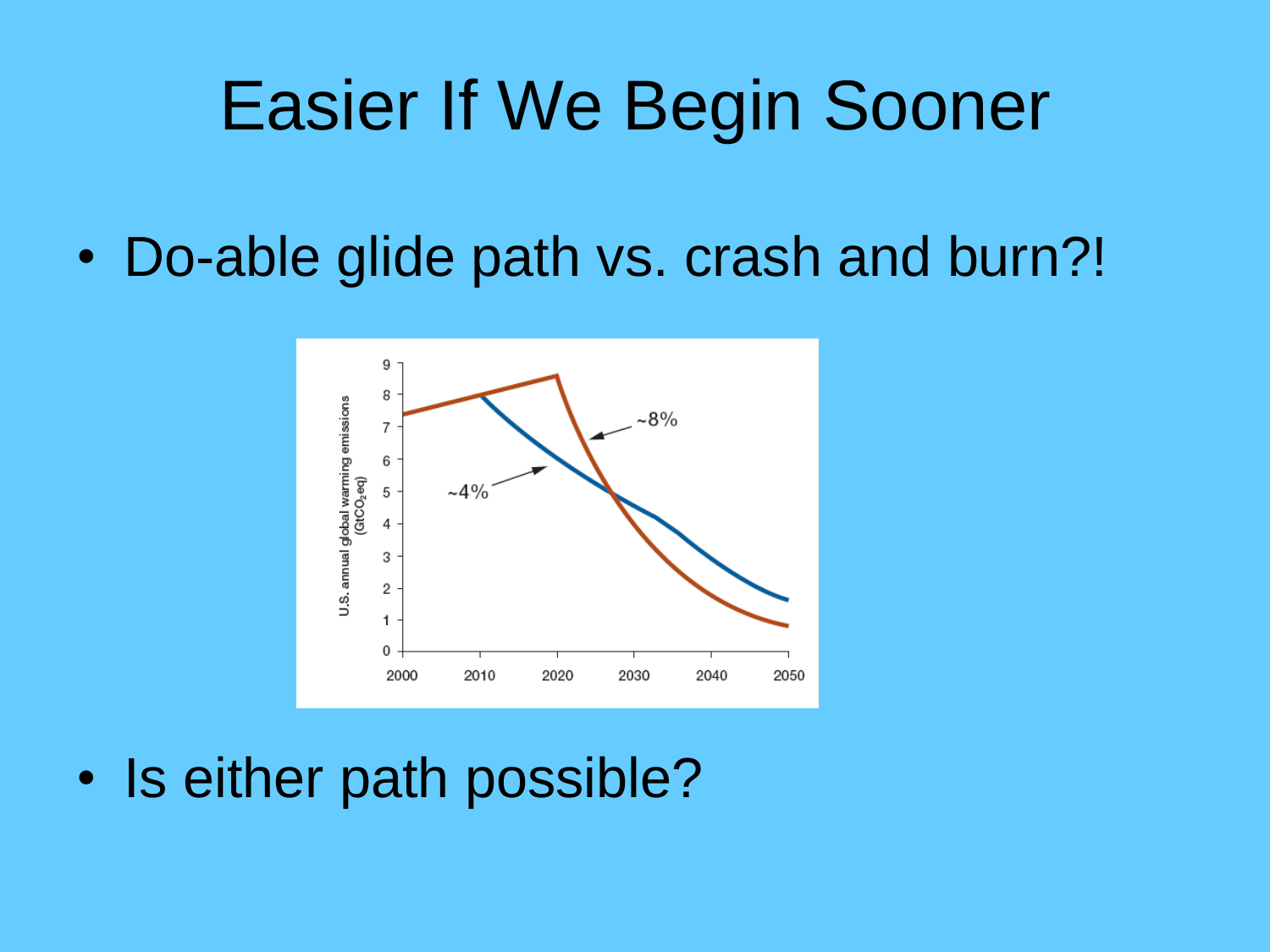#### **Jamestown's Reliance on Coal**

- Samuel A. Carlson coal-fired power plant
	- Source of community pride as well as electricity and heat
	- Near the end of its life
	- Impact on electric rates?
	- Need to be replaced?

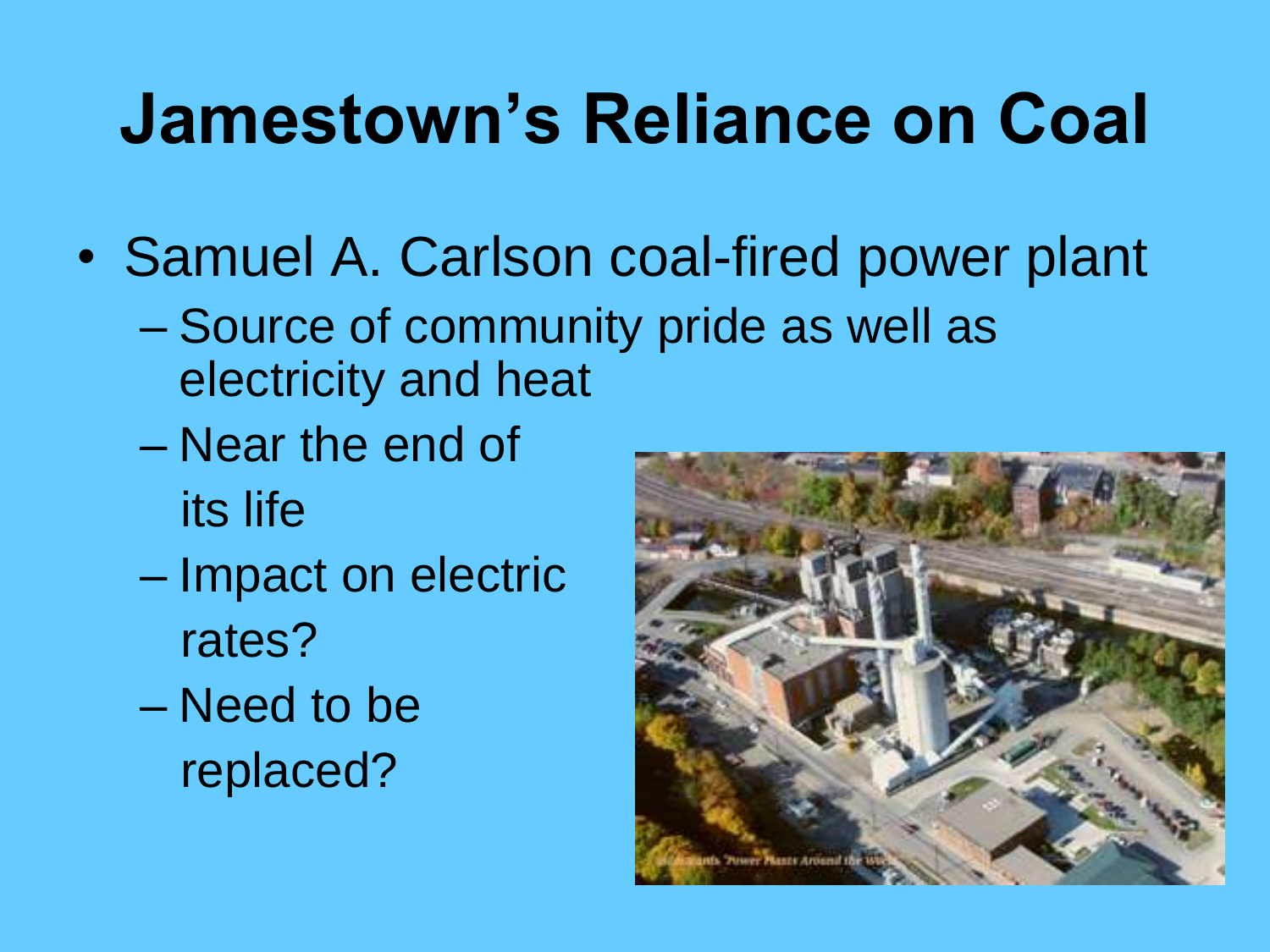#### **Rate Impact of Self-Generation**

- 90% of ratepayer electric needs are met by \$0.022/kWh NYPA hydro power
- Yet JBPU residential electric rates are \$0.068/kWh
- How possible?

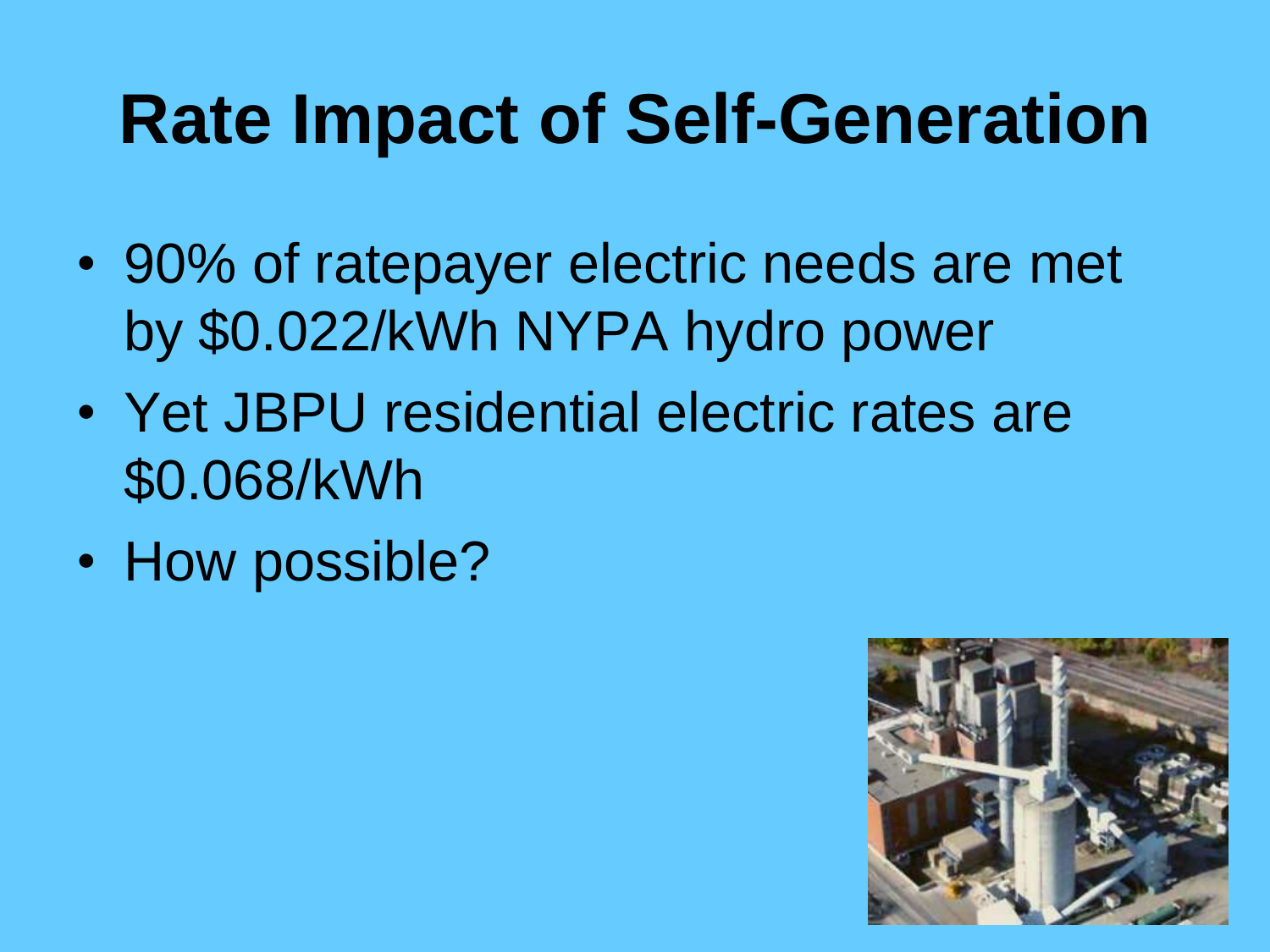#### **Need for Self-Generation?**

- Carlson plant has be down since April anybody notice?
- There are other ways to meet the 10% of ratepayer electric load not already met by NYPA power
- New coal plant would produce much more expensive power than the Carlson plant